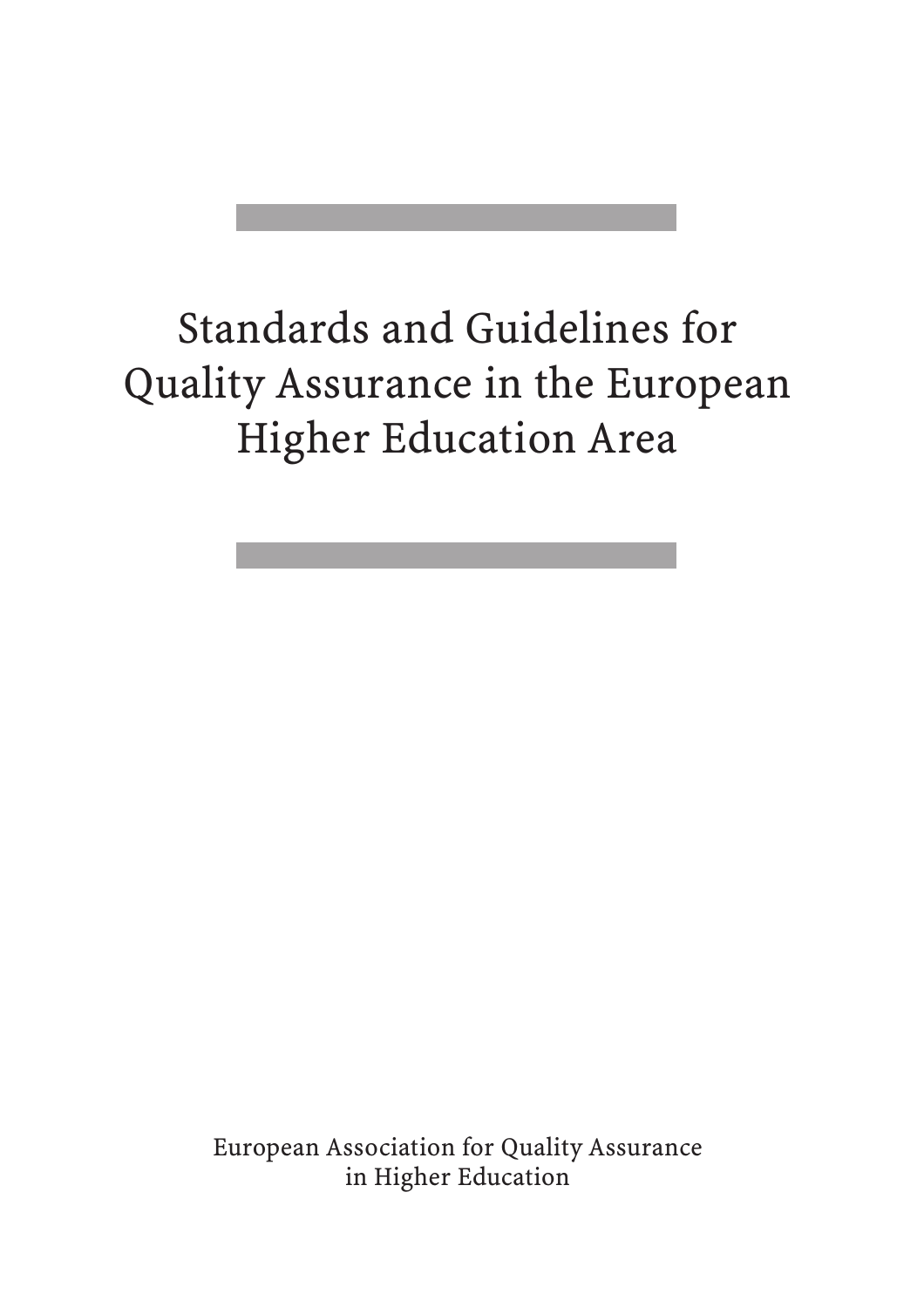

This project has been funded with support from the European Commission in the framework of the Socrates programme. This publication reflects the views only of the author, and the Commission cannot be held responsible for any use which may be made of the information contained therein.



ENQA report on Standards and Guidelines for Quality Assurance in the European Higher Education Area

The publication can also be downloaded from the ENQA website at: http://www.enqa.net/bologna.lasso. It can also be obtained free of charge from ENQA secretariat (please see back cover for contact details).

© European Association for Quality Assurance in Higher Education, 2005, Helsinki

This publication may be photocopied or otherwise reproduced without permission of the publisher.

Cover design: Jussi Hirvi / Green Spot Media Farm Page layout: Anja Kauppi / Pikseri Julkaisupalvelut

ISBN (paperbound): 952-5539-04-0 ISBN (pdf): 952-5539-05-9 ISSN: 1458-1051

Printed by Multiprint Helsinki, Finland 2005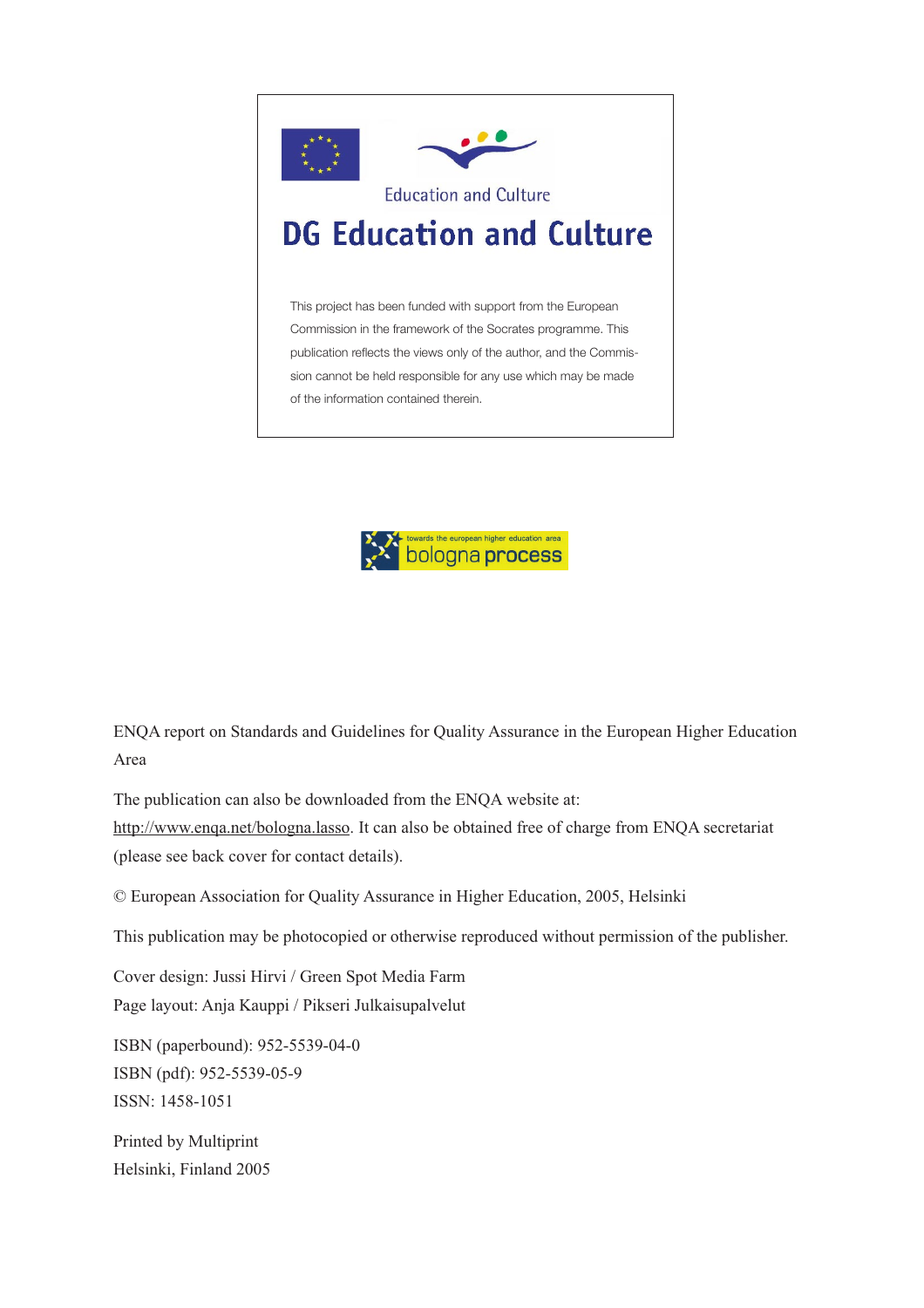# **Foreword**

In the Berlin communiqué of 19 September 2003 the Ministers of the Bologna Process signatory states invited the European Network for Quality Assurance in Higher Education (ENQA) 'through its members, in cooperation with the EUA, EURASHE, and ESIB', to develop 'an agreed set of standards, procedures and guidelines on quality assurance' and to 'explore ways of ensuring an adequate peer review system for quality assurance and/or accreditation agencies or bodies, and to report back through the Bologna Follow-Up Group to Ministers in 2005'. The Ministers also asked ENQA to take due account 'of the expertise of other quality assurance associations and networks'.

This report forms the response to this mandate and comes with the endorsement of all the organisations named in that section of the communiqué. The achievement of such a joint understanding is a tribute to the spirit of co-operation and mutual respect that has characterised the discussions between all the players involved. I would therefore like to extend my thanks to the EUA, EURASHE and ESIB together with the ENQA member agencies for their constructive and most valuable input to the process.

This report is directed at the European Ministers of Education. However, we expect the report to achieve a wider circulation among those with an interest in quality assurance in higher education. These readers will hopefully find the report useful and inspirational.

It must be emphasised that the report is no more than a first step in what is likely to be a long and possibly arduous route to the establishment of a widely shared set of underpinning values, expectations and good practice in relation to quality and its assurance, by institutions and agencies across the European Higher Education Area (EHEA). What has been set in motion by the Berlin mandate will need to be developed further if it is to provide the fully functioning European dimension of quality assurance for the EHEA. If this can be accomplished, then many of the ambitions of the Bologna Process will also be achieved. All the participants in the work to date look forward to contributing to the success of that endeavour.

**Christian Thune** President of ENQA February 2005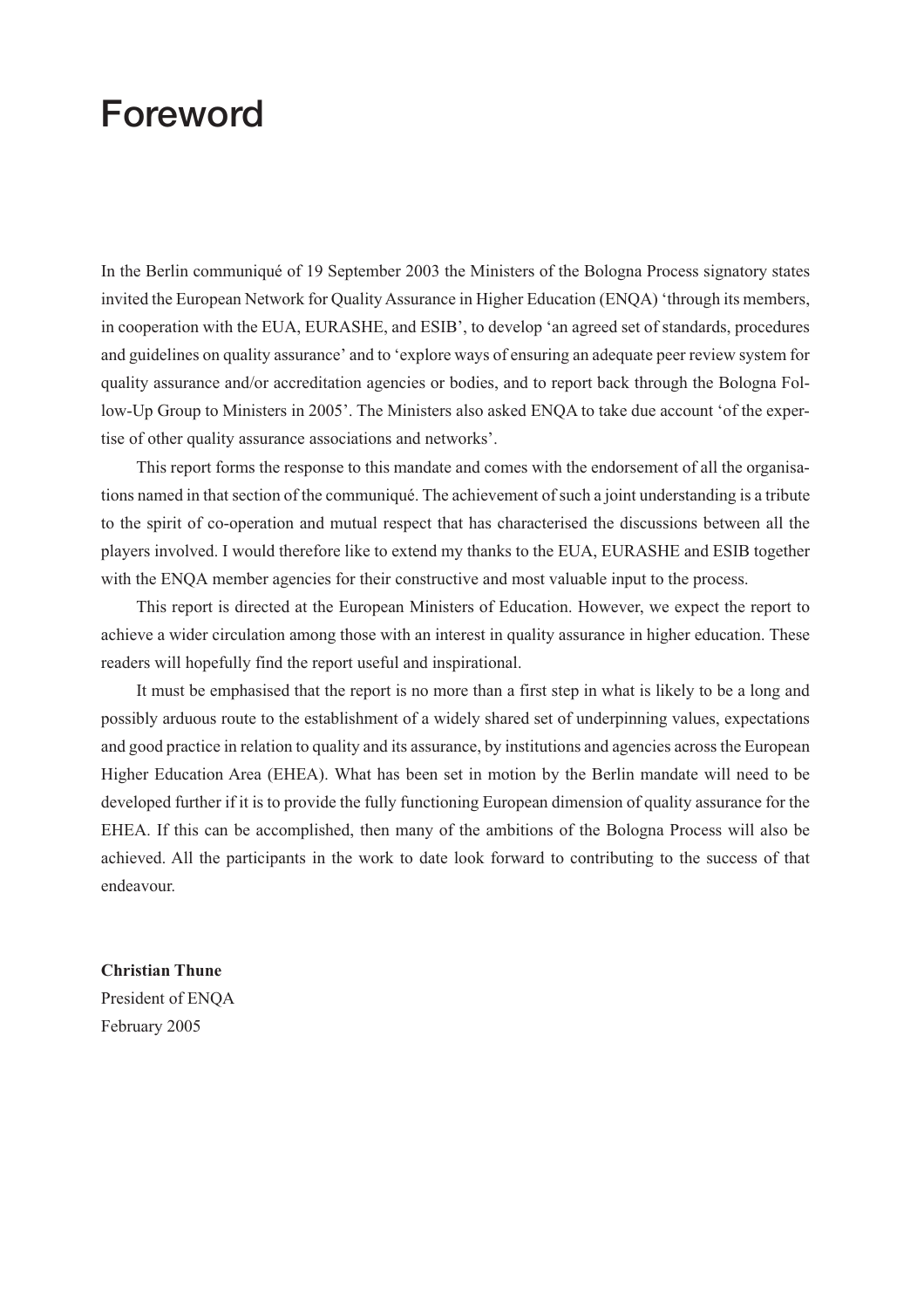# **Contents**

| 1              |                                                                                               |    |  |  |  |
|----------------|-----------------------------------------------------------------------------------------------|----|--|--|--|
| $\overline{2}$ |                                                                                               |    |  |  |  |
|                |                                                                                               |    |  |  |  |
|                | Introduction to Parts 1 and 2: European standards and guidelines for                          |    |  |  |  |
|                | internal and external quality assurance of higher education _________________________12       |    |  |  |  |
|                | Part 1: European standards and guidelines for internal                                        |    |  |  |  |
|                | quality assurance within higher education institutions _________________________ 15           |    |  |  |  |
|                | Part 2: European standards and guidelines for the external                                    |    |  |  |  |
|                |                                                                                               | 19 |  |  |  |
|                | Introduction to Part 3: European standards and guidelines for external                        |    |  |  |  |
|                |                                                                                               | 22 |  |  |  |
|                | Part 3: European standards and guidelines for external quality assurance                      |    |  |  |  |
|                |                                                                                               | 23 |  |  |  |
| 3              | Peer Review System for Quality Assurance Agencies ______________________________ 27           |    |  |  |  |
|                |                                                                                               |    |  |  |  |
|                |                                                                                               |    |  |  |  |
|                | Register of external quality assurance agencies operating in Europe ________________ 30       |    |  |  |  |
|                | European Consultative Forum for Quality Assurance in Higher Education __________ 32           |    |  |  |  |
| 4              |                                                                                               | 34 |  |  |  |
|                | Annex: Cyclical review of quality assurance agencies - a theoretical model _______________ 36 |    |  |  |  |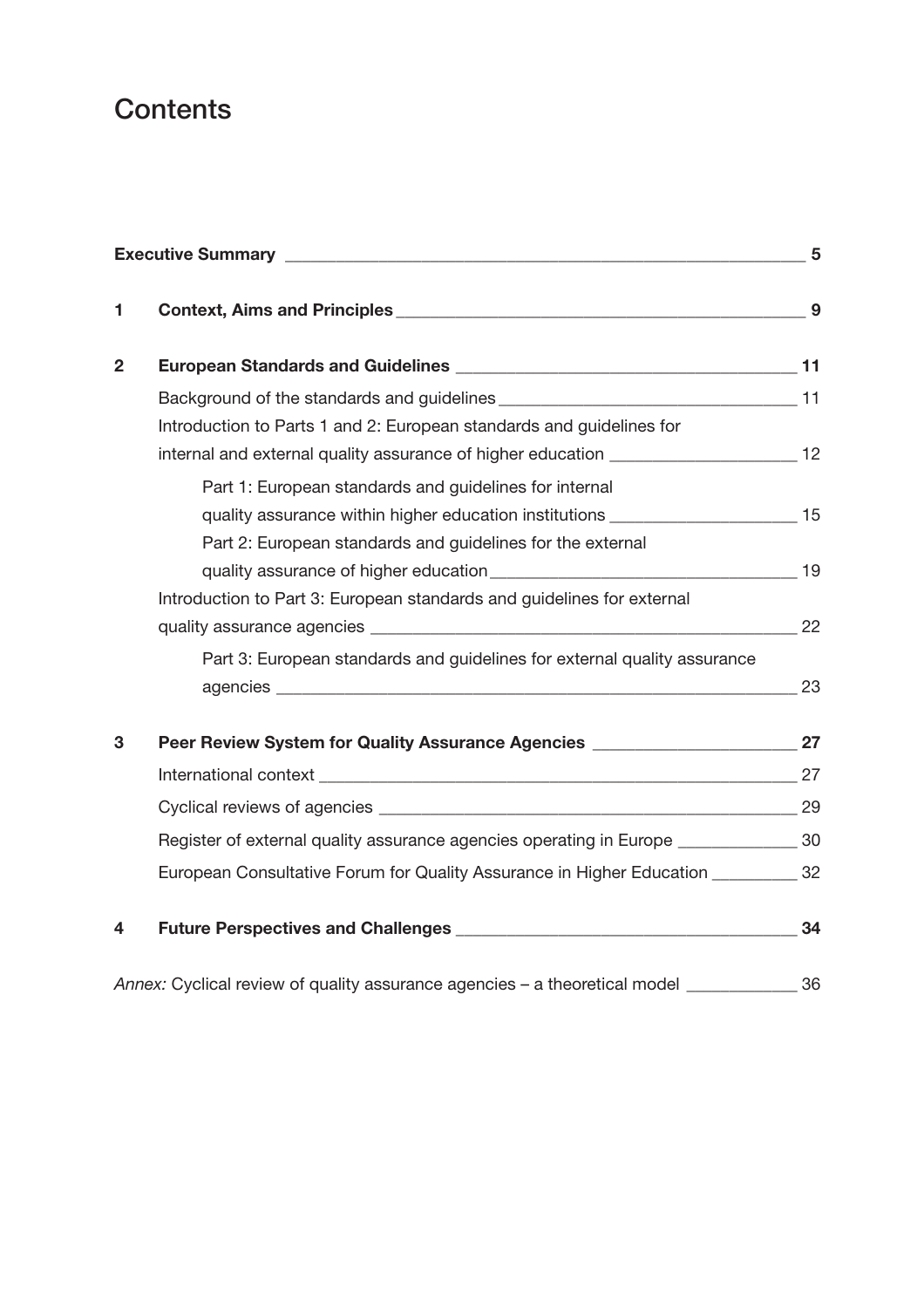# **Executive Summary**

This report has been drafted by the European Association for Quality Assurance in Higher Education (ENQA)1, through its members, in consultation and co-operation with the EUA, ESIB and EURASHE and in discussion with various relevant networks. It forms the response to the twin mandates given to ENQA in the Berlin communiqué of September 2003 to develop 'an agreed set of standards, procedures and guidelines on quality assurance' and 'to explore ways of ensuring an adequate peer review system for quality assurance and/or accreditation agencies or bodies'.

The report consists of four chapters. After the introductory chapter on context, aims and principles, there follow chapters on standards and guidelines for quality assurance<sup>2</sup>; a peer review system for quality assurance agencies; and future perspectives and challenges.

The main results and recommendations of the report are:

- There will be European standards for internal and external quality assurance, and for external quality assurance agencies.
- European quality assurance agencies will be expected to submit themselves to a cyclical review within five years.
- There will be an emphasis on subsidiarity, with reviews being undertaken nationally where possible.
- A European register of quality assurance agencies will be produced.
- A European Register Committee will act as a gatekeeper for the inclusion of agencies in the register.
- A European Consultative Forum for Quality Assurance in Higher Education will be established.

When the recommendations are implemented:

- The consistency of quality assurance across the European Higher Education Area (EHEA) will be improved by the use of agreed standards and guidelines.
- Higher education institutions and quality assurance agencies across the EHEA will be able to use common reference points for quality assurance.
- The register will make it easier to identify professional and credible agencies.
- Procedures for the recognition of qualifications will be strengthened.
- The credibility of the work of quality assurance agencies will be enhanced.
- The exchange of viewpoints and experiences amongst agencies and other key stakeholders (including higher education institutions, students and labour market representatives) will be enhanced through the work of the European Consultative Forum for Quality Assurance in Higher Education.

<sup>&</sup>lt;sup>1</sup> ENQA's General Assembly confirmed on 4 November 2004 the change of the former European Network into the European Association.

<sup>2</sup> The term "quality assurance" in this report includes processes such as evaluation, accreditation and audit.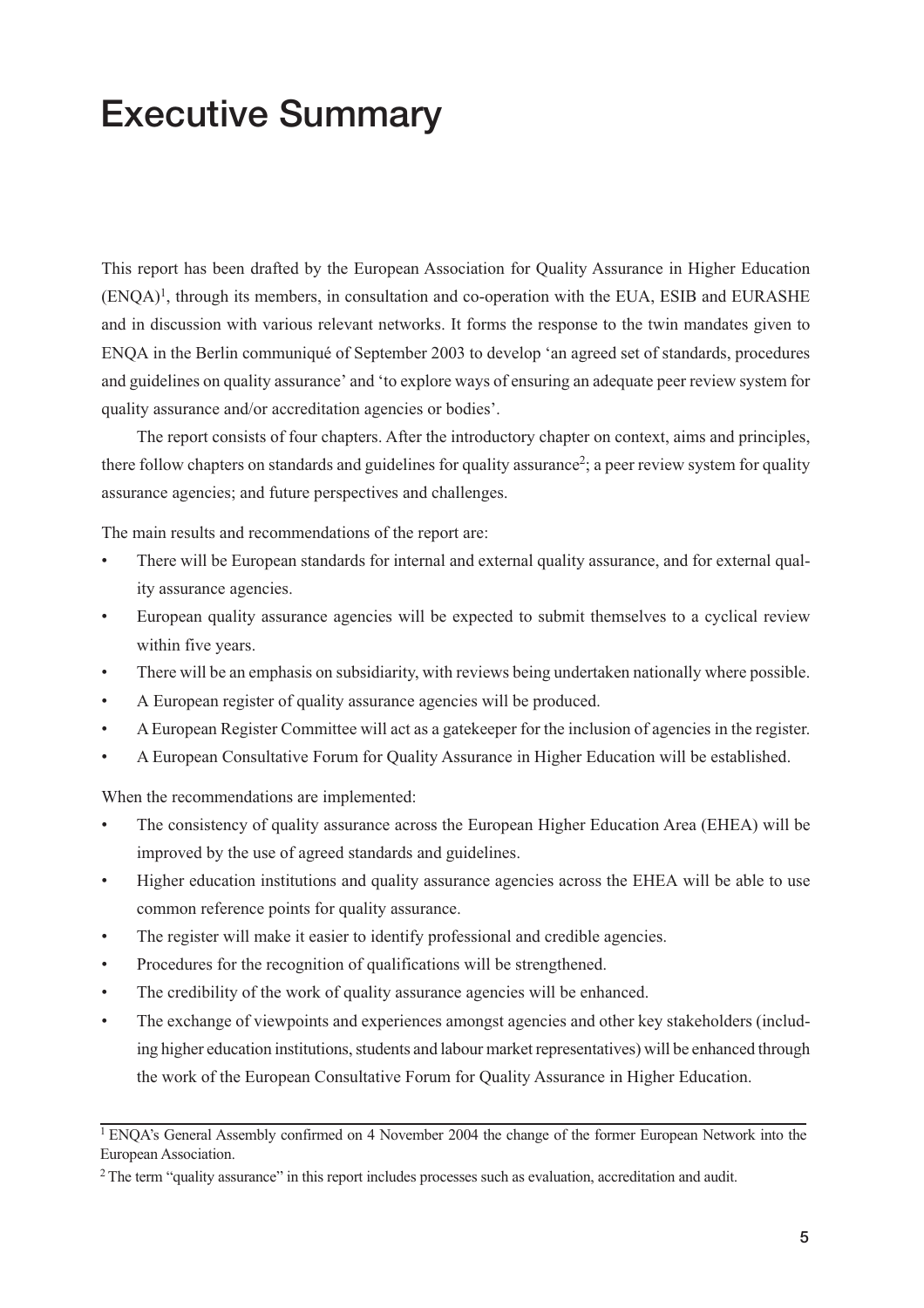- The mutual trust among institutions and agencies will grow.
- The move toward mutual recognition will be assisted.

# **Summary list of European standards for quality assurance**

This summary list of European standards for quality assurance in higher education is drawn from Chapter 2 of the report and is placed here for ease of reference. It omits the accompanying guidelines. The standards are in three parts covering internal quality assurance of higher education institutions, external quality assurance of higher education, and quality assurance of external quality assurance agencies.

# **Part 1: European standards and guidelines for internal quality assurance within higher education institutions**

- **1.1 Policy and procedures for quality assurance:** Institutions should have a policy and associated procedures for the assurance of the quality and standards of their programmes and awards. They should also commit themselves explicitly to the development of a culture which recognises the importance of quality, and quality assurance, in their work. To achieve this, institutions should develop and implement a strategy for the continuous enhancement of quality. The strategy, policy and procedures should have a formal status and be publicly available. They should also include a role for students and other stakeholders.
- **1.2 Approval, monitoring and periodic review of programmes and awards:** Institutions should have formal mechanisms for the approval, periodic review and monitoring of their programmes and awards.
- **1.3 Assessment of students:** Students should be assessed using published criteria, regulations and procedures which are applied consistently.
- **1.4 Quality assurance of teaching staff:** Institutions should have ways of satisfying themselves that staff involved with the teaching of students are qualified and competent to do so. They should be available to those undertaking external reviews, and commented upon in reports.
- **1.5 Learning resources and student support:** Institutions should ensure that the resources available for the support of student learning are adequate and appropriate for each programme offered.
- **1.6 Information systems:** Institutions should ensure that they collect, analyse and use relevant information for the effective management of their programmes of study and other activities.
- **1.7 Public information:** Institutions should regularly publish up to date, impartial and objective information, both quantitative and qualitative, about the programmes and awards they are offering.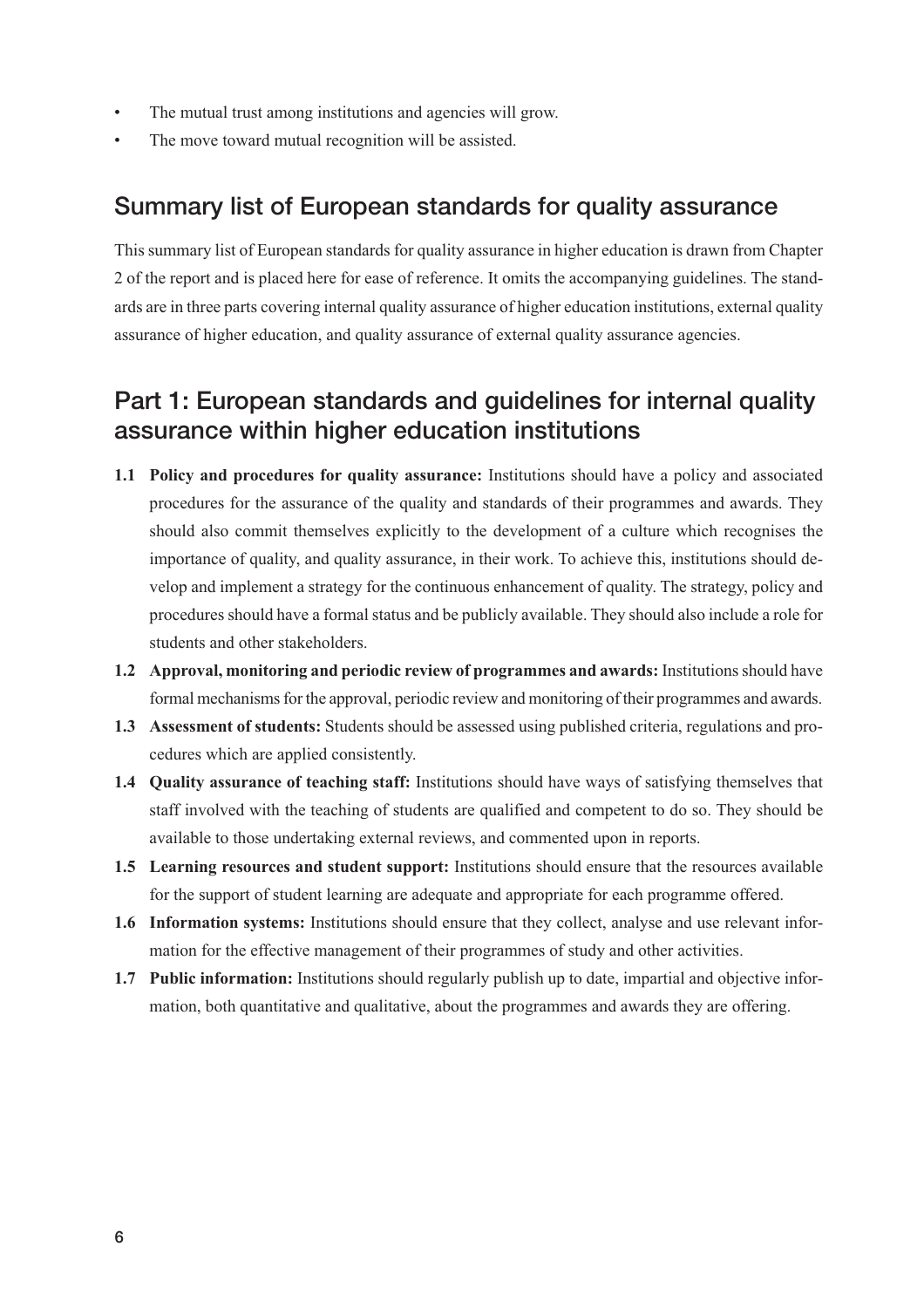# **Part 2: European standards for the external quality assurance of higher education**

- **2.1 Use of internal quality assurance procedures:** External quality assurance procedures should take into account the effectiveness of the internal quality assurance processes described in Part 1 of the European Standards and Guidelines.
- **2.2 Development of external quality assurance processes:** The aims and objectives of quality assurance processes should be determined before the processes themselves are developed, by all those responsible (including higher education institutions) and should be published with a description of the procedures to be used.
- **2.3 Criteria for decisions:** Any formal decisions made as a result of an external quality assurance activity should be based on explicit published criteria that are applied consistently.
- **2.4 Processes fit for purpose:** All external quality assurance processes should be designed specifically to ensure their fitness to achieve the aims and objectives set for them.
- **2.5 Reporting:** Reports should be published and should be written in a style, which is clear and readily accessible to its intended readership. Any decisions, commendations or recommendations contained in reports should be easy for a reader to find.
- **2.6 Follow-up procedures:** Quality assurance processes which contain recommendations for action or which require a subsequent action plan, should have a predetermined follow-up procedure which is implemented consistently.
- **2.7 Periodic reviews:** External quality assurance of institutions and/or programmes should be undertaken on a cyclical basis. The length of the cycle and the review procedures to be used should be clearly defined and published in advance.
- **2.8 System-wide analyses:** Quality assurance agencies should produce from time to time summary reports describing and analysing the general findings of their reviews, evaluations, assessments etc.

# **Part 3: European standards for external quality assurance agencies**

- **3.1 Use of external quality assurance procedures for higher education:** The external quality assurance of agencies should take into account the presence and effectiveness of the external quality assurance processes described in Part 2 of the European Standards and Guidelines.
- **3.2 Official status:** Agencies should be formally recognised by competent public authorities in the European Higher Education Area as agencies with responsibilities for external quality assurance and should have an established legal basis. They should comply with any requirements of the legislative jurisdictions within which they operate.
- **3.3 Activities:** Agencies should undertake external quality assurance activities (at institutional or programme level) on a regular basis.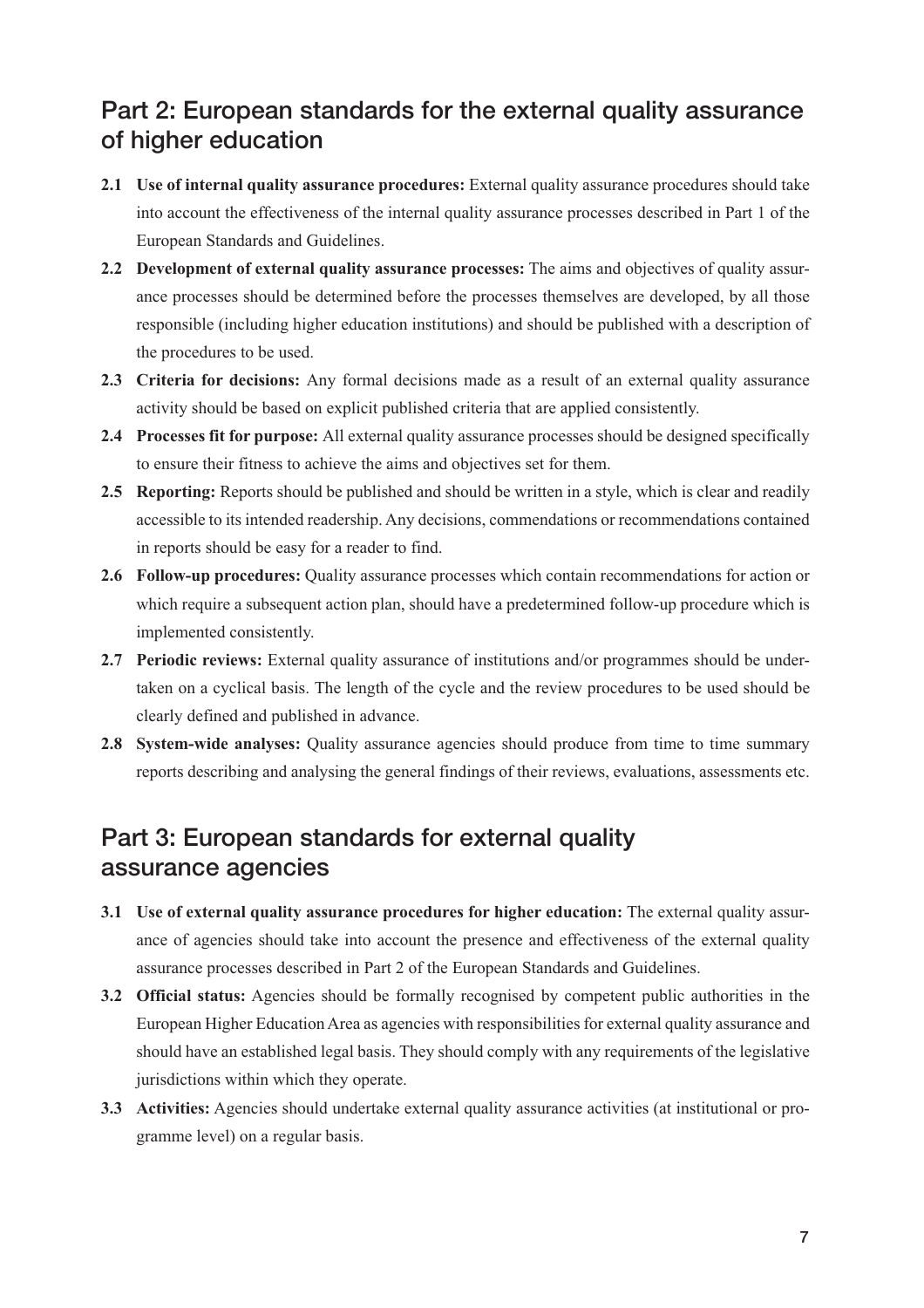- **3.4 Resources:** Agencies should have adequate and proportional resources, both human and financial, to enable them to organise and run their external quality assurance process(es) in an effective and efficient manner, with appropriate provision for the development of their processes and procedures.
- **3.5 Mission statement:** Agencies should have clear and explicit goals and objectives for their work, contained in a publicly available statement.
- **3.6 Independence:** Agencies should be independent to the extent both that they have autonomous responsibility for their operations and that the conclusions and recommendations made in their reports cannot be influenced by third parties such as higher education institutions, ministries or other stakeholders.
- **3.7 External quality assurance criteria and processes used by the agencies:** The processes, criteria and procedures used by agencies should be pre-defined and publicly available. These processes will normally be expected to include:
- a self-assessment or equivalent procedure by the subject of the quality assurance process;
- an external assessment by a group of experts, including, as appropriate, (a) student member(s), and site visits as decided by the agency;
- publication of a report, including any decisions, recommendations or other formal outcomes;
- a follow-up procedure to review actions taken by the subject of the quality assurance process in the light of any recommendations contained in the report.
- **3.8 Accountability procedures:** Agencies should have in place procedures for their own accountability.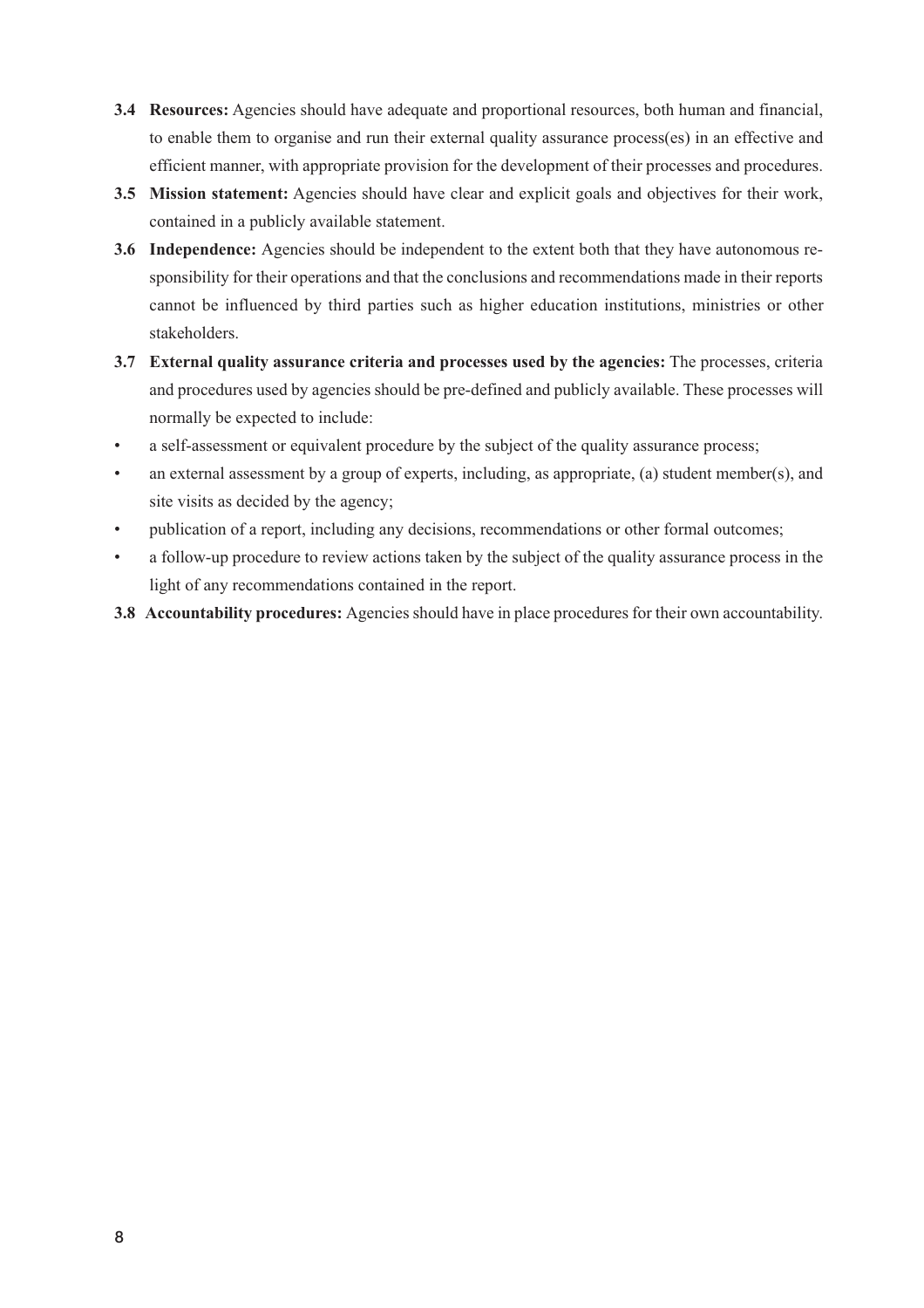# **1 Context, Aims and Principles**

In the Berlin communiqué of 19 September 2003 the Ministers of the Bologna Process signatory states invited ENQA 'through its members, in cooperation with the EUA, EURASHE, and ESIB', to develop 'an agreed set of standards, procedures and guidelines on quality assurance' and to 'explore ways of ensuring an adequate peer review system for quality assurance and/or accreditation agencies or bodies, and to report back through the Bologna Follow-Up Group to Ministers in 2005'. The Ministers also asked ENQA to take due account 'of the expertise of other quality assurance associations and networks'.

ENQA welcomed this opportunity to make a major contribution to the development of the European dimension in quality assurance and, thereby, to further the aims of the Bologna Process.

The work has involved many different organisations and interest groups. First, ENQA members have been extensively involved in the process. Members have participated in working groups, and draft reports have been important elements in the agenda of the ENQA General Assemblies in June and November 2004. Secondly, the European University Association (EUA), the European Association of Institutions in Higher Education (EURASHE), the National Unions of Students in Europe (ESIB) and the European Commission have participated through regular meetings in the 'E4 Group'. Thirdly, the contacts with and contributions from other networks, such as the European Consortium for Accreditation (ECA) and the Central and Eastern European Network of Quality Assurance Agencies (CEE Network), have been particularly valuable in the drafting process. Finally, ENQA and its partners have made good use of their individual international contacts and experiences and in this way ensured that relevant international perspectives were brought into the process.

Quality assurance in higher education is by no means only a European concern. All over the world there is an increasing interest in quality and standards, reflecting both the rapid growth of higher education and its cost to the public and the private purse. Accordingly, if Europe is to achieve its aspiration to be the most dynamic and knowledge-based economy in the world (Lisbon Strategy), then European higher education will need to demonstrate that it takes the quality of its programmes and awards seriously and is willing to put into place the means of assuring and demonstrating that quality. The initiatives and demands, which are springing up both inside and outside Europe in the face of this internationalisation of higher education, demand a response. The commitment of all those involved in the production of these proposals augurs well for the fulfilment of a truly European dimension to quality assurance with which to reinforce the attractiveness of the EHEA's higher education offering.

The proposals contained in this report are underpinned by a number of principles which are described in more detail in the two chapters which cover the two parts of the Berlin mandate. However, some fundamental principles should permeate the whole work: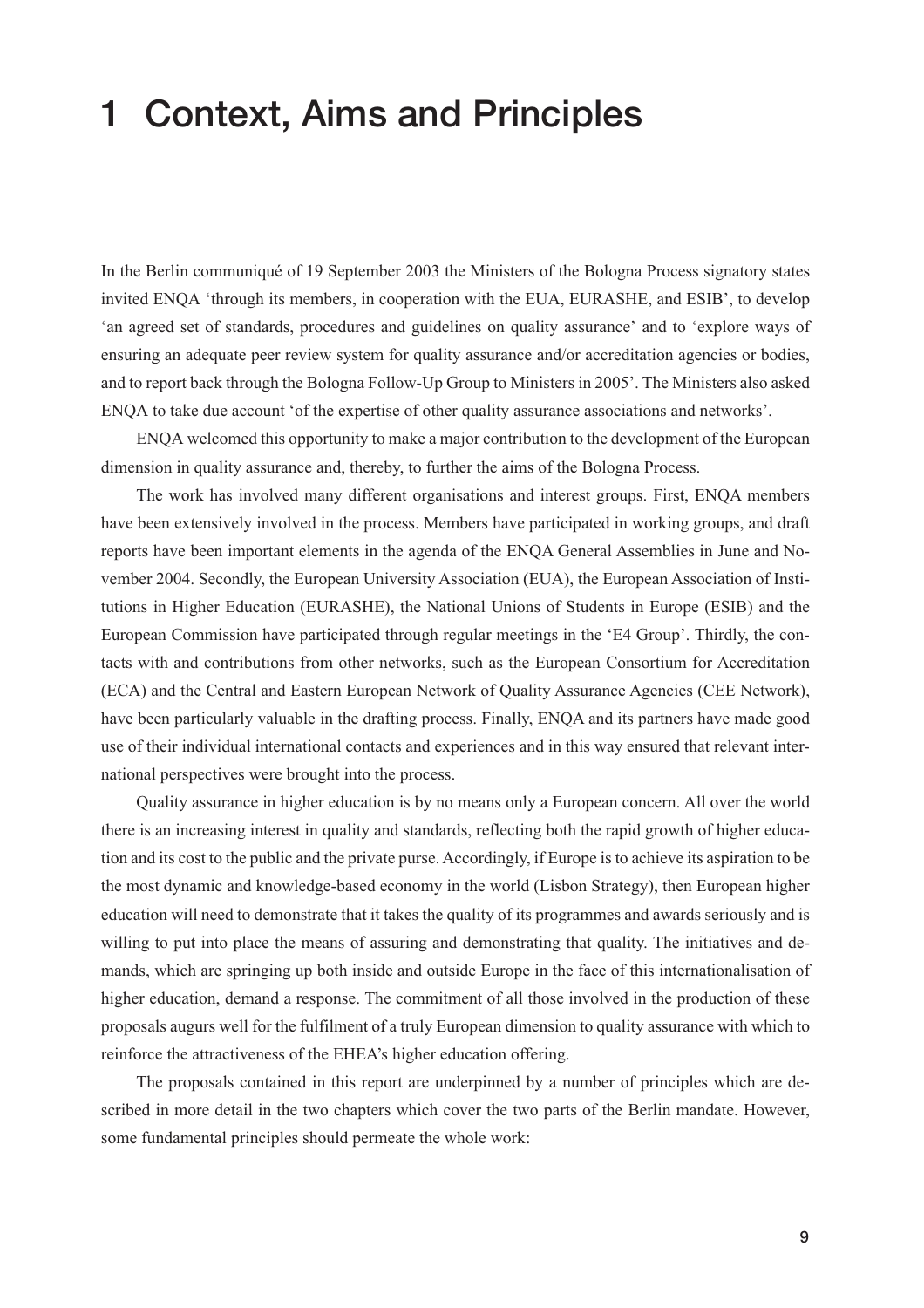- the interests of students as well as employers and the society more generally in good quality higher education;
- the central importance of institutional autonomy, tempered by a recognition that this brings with it heavy responsibilities;
- the need for external quality assurance to be fit for its purpose and to place only an appropriate and necessary burden on institutions for the achievement of its objectives.

The EHEA with its 40 states is characterised by its diversity of political systems, higher education systems, socio-cultural and educational traditions, languages, aspirations and expectations. This makes a single monolithic approach to quality, standards and quality assurance in higher education inappropriate. In the light of this diversity and variety, generally acknowledged as being one of the glories of Europe, the report sets its face against a narrow, prescriptive and highly formulated approach to standards. In both the standards and the guidelines, the report prefers the generic principle to the specific requirement. It does this because it believes that this approach is more likely to lead to broad acceptance in the first instance and because it will provide a more robust basis for the coming together of the different higher education communities across the EHEA. The generic standards ought to find a general resonance at the national<sup>3</sup> level of most signatory states. However, one consequence of the generic principle is that the standards and guidelines focus more on what should be done than how they should be achieved. Thus, the report does include procedural matters, but it has given a priority to standards and guidelines, especially in Chapter 2.

Finally, it must be emphasised that reaching agreement for this report is not the same thing as fulfilling the Bologna goal of a quality assurance dimension for the EHEA. Ahead lies more work to implement the recommendations of the report and secure the implied quality culture among both the higher education institutions and the external quality assurance agencies.

<sup>&</sup>lt;sup>3</sup> Throughout the report, the term "national" also includes the regional context with regard to quality assurance agencies, national contexts and authorities etc.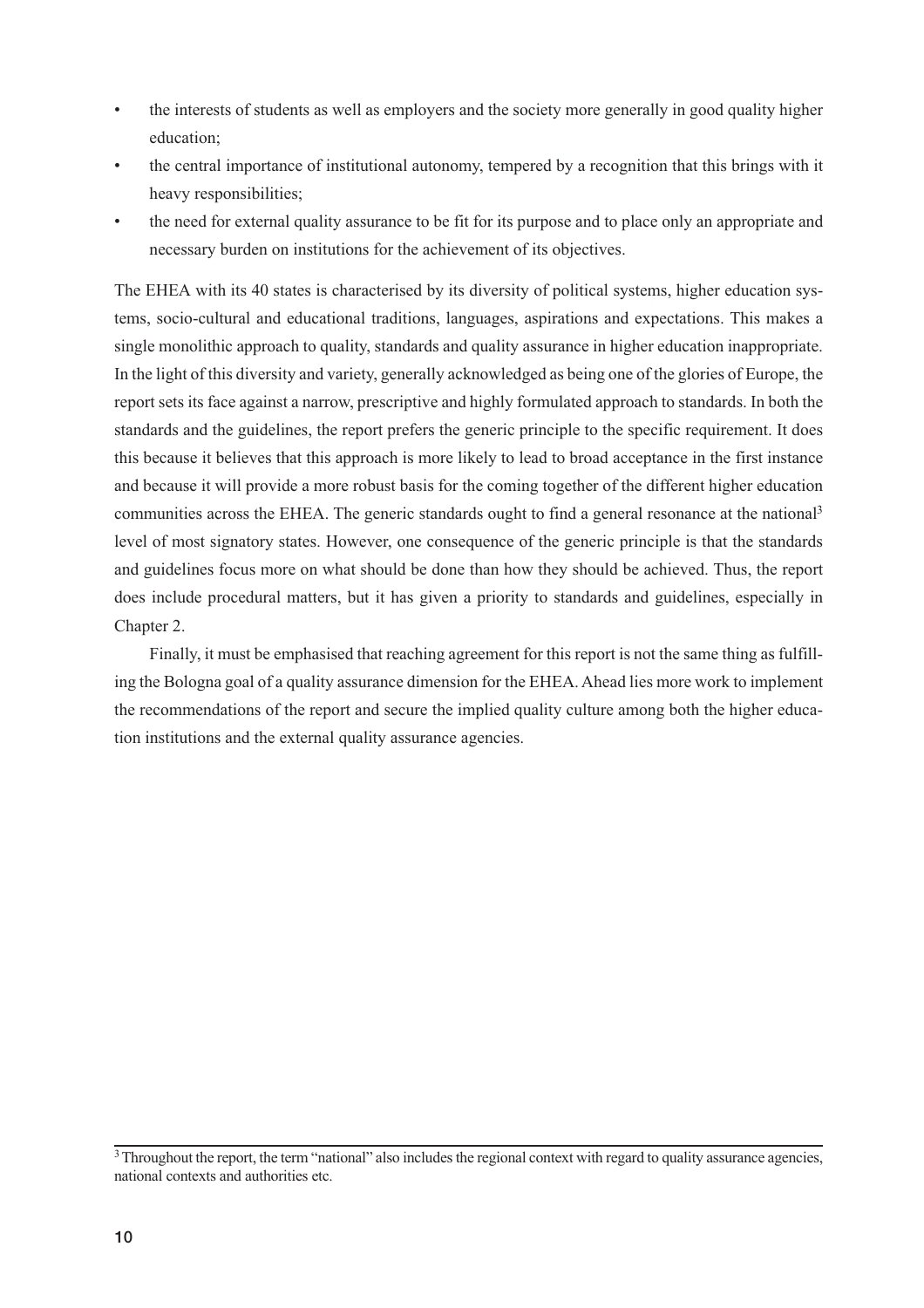# **2 European Standards and Guidelines**

The Ministers' mandate to develop 'an agreed set of standards, procedures and guidelines on quality assurance' raised a number of important questions. 'Quality assurance' is a generic term in higher education which lends itself to many interpretations: It is not possible to use one definition to cover all circumstances. Similarly, the word 'standards' is employed in a variety of ways across Europe, ranging from statements of narrowly defined regulatory requirements to more generalised descriptions of good practice. The words also have very different meanings in the local contexts of national higher education systems.

Moreover, the drafting process itself has made evident that, within the quality assurance community itself, there are some quite fundamental differences of view of the appropriate relationship that should be established between higher education institutions and their external evaluators. Some, mainly from agencies which accredit programmes or institutions, take the view that external quality assurance is essentially a matter of 'consumer protection', requiring a clear distance to be established between the quality assurance agency and the higher education institutions whose work they assess, while other agencies see the principal purpose of external quality assurance to be the provision of advice and guidance in pursuit of improvements in the standards and quality of programmes of study and associated qualifications. In the latter case a close relationship between the evaluators and the evaluated is a requirement. Yet others wish to adopt a position somewhere between the two, seeking to balance accountability and improvement.

Nor is it just the quality assurance agencies that have different views on these matters. The interests of the higher education institutions and student representative bodies are not always the same, the former seeking a high level of autonomy with a minimum of external regulation or evaluation (and that at the level of the whole institution), the latter wanting institutions to be publicly accountable through frequent inspection at the level of the programme or qualification.

Finally, the standards and guidelines relate only to the three cycles of higher education described in the Bologna Declaration and are not intended to cover the area of research or general institutional management.

# **Background of the standards and guidelines**

This section of the report contains a set of proposed standards and guidelines for quality assurance in the EHEA. The standards and guidelines are designed to be applicable to all higher education institutions and quality assurance agencies in Europe, irrespective of their structure, function and size, and the national system in which they are located. As mentioned earlier, it has not been considered appropriate to include detailed 'procedures' in the recommendations of this chapter of the report, since institutional and agency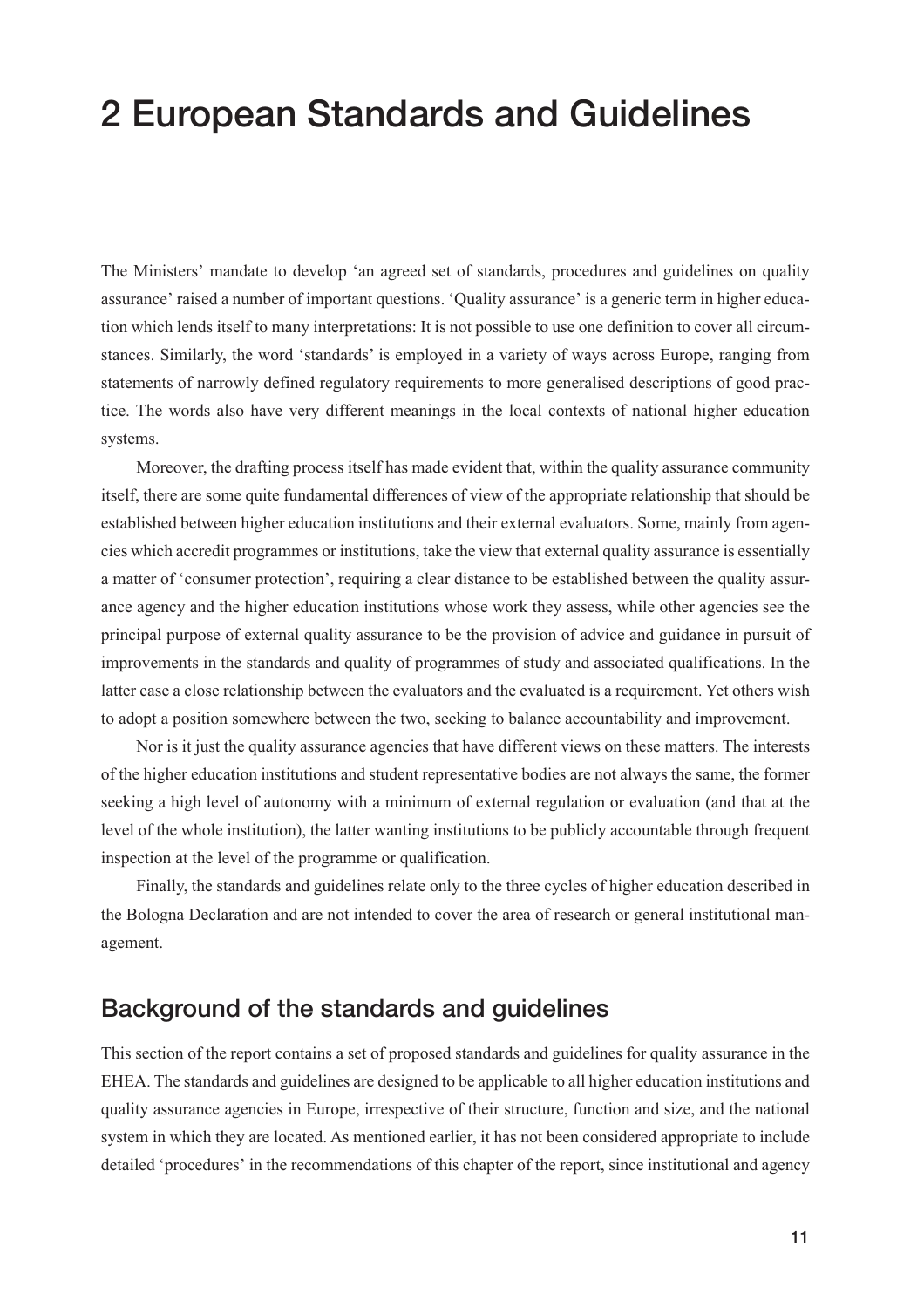procedures are an important part of their autonomy. It will be for the institutions and agencies themselves, co-operating within their individual contexts, to decide the procedural consequences of adopting the standards contained in this report.

As their starting point, the standards and guidelines endorse the spirit of the 'July 2003 Graz Declaration' of the European University Association (EUA) which states that 'the purpose of a European dimension to quality assurance is to promote mutual trust and improve transparency while respecting the diversity of national contexts and subject areas'. Consonant with the Graz declaration, the standards and guidelines contained in this report recognise the primacy of national systems of higher education, the importance of institutional and agency autonomy within those national systems, and the particular requirements of different academic subjects. In addition, the standards and guidelines owe much to the experience gained during the ENQA-coordinated pilot project 'Transnational European Evaluation Project' (TEEP), which investigated, in three disciplines, the operational implications of a European transnational quality evaluation process.

The standards and guidelines also take into account the quality convergence study published by ENQA in March 2005, which examined the reasons for differences between different national approaches to external quality assurance and constraints on their convergence. Further, they reflect the statement of Ministers in the Berlin communiqué that 'consistent with the principle of institutional autonomy, the primary responsibility for quality assurance in higher education lies with each institution itself and this provides the basis for real accountability of the academic system within the national quality framework'. In these standards and guidelines, therefore, an appropriate balance has been sought between the creation and development of internal quality cultures, and the role which external quality assurance procedures may play.

In addition, the standards and guidelines have also benefited particularly from the 'Code of Good Practice' published in December 2004 by the European Consortium for Accreditation (ECA) and other perspectives included in ESIB's 'Statement on agreed set of standards, procedures and guidelines at a European level' (April 2004) and 'Statement on peer review of quality assurance and accreditation agencies' (April 2004), EUA's 'QA policy position in the context of the Berlin Communiqué' (April 2004) and the EURASHE 'Policy Statement on the Bologna Process' (June 2004). Finally, an international perspective has been included by comparing the standards on external quality assurance with the "Guidelines for good practice" being implemented by the international network INQAAHE.

# **Introduction to Parts 1 and 2: European standards and guidelines for internal and external quality assurance of higher education**

The standards and guidelines for internal and external quality assurance, which follow, have been developed for the use of higher education institutions and quality assurance agencies working in the EHEA, covering key areas relating to quality and standards.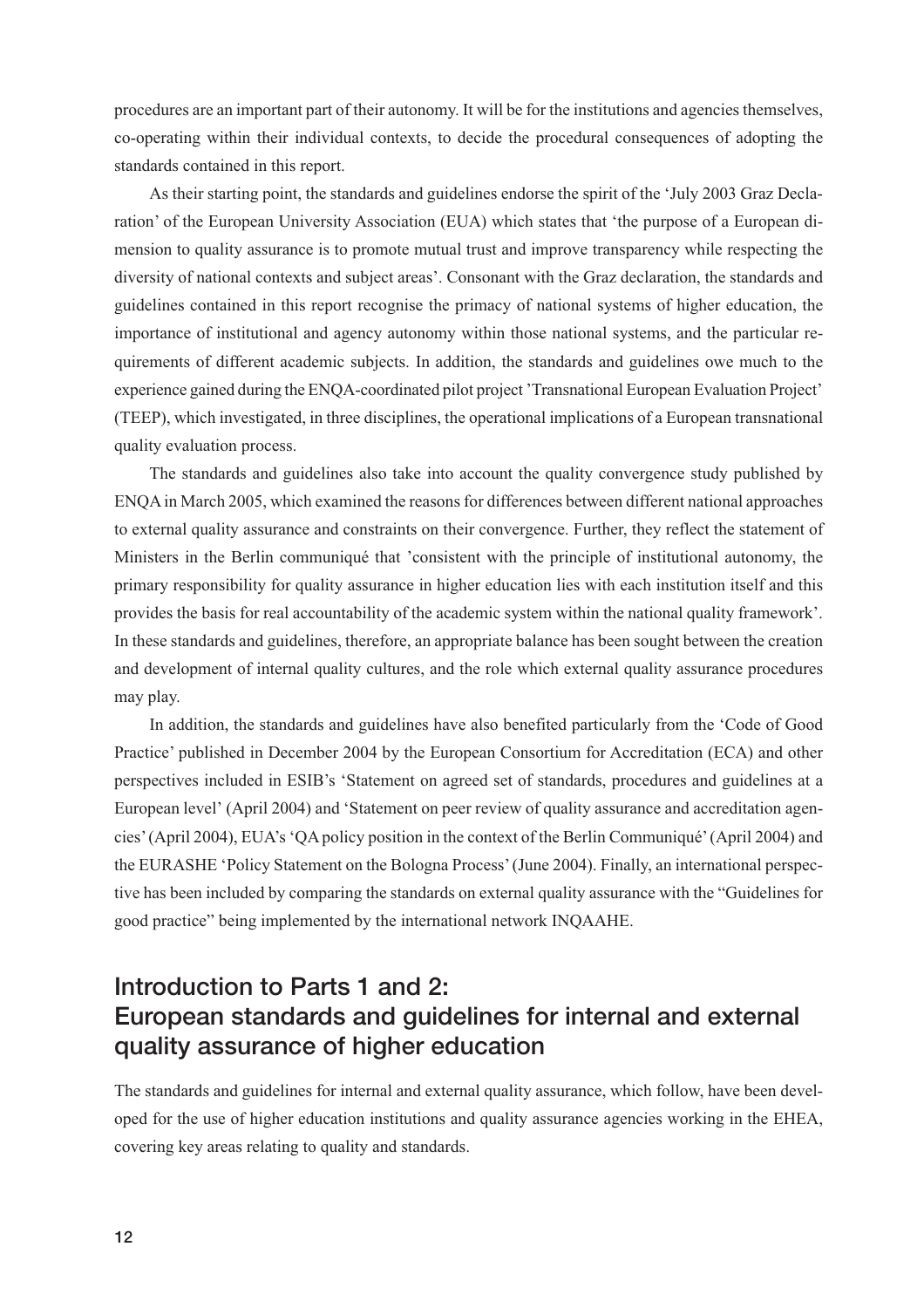The purpose of these standards and guidelines is to provide a source of assistance and guidance to both higher education institutions in developing their own quality assurance systems and agencies undertaking external quality assurance, as well as to contribute to a common frame of reference, which can be used by institutions and agencies alike. It is not the intention that these standards and guidelines should dictate practice or be interpreted as prescriptive or unchangeable.

In some countries of the EHEA the ministry of education or an equivalent organisation has the responsibility for some of the areas covered by the standards and guidelines. Where this is the case, that ministry or organisation should ensure that appropriate quality assurance mechanisms are in place and subject to independent reviews.

## **Basic principles**

The standards and guidelines are based on a number of basic principles about quality assurance, both internal in and external to higher education in the EHEA. These include:

- providers of higher education have the primary responsibility for the quality of their provision and its assurance;
- the interests of society in the quality and standards of higher education need to be safeguarded;
- the quality of academic programmes need to be developed and improved for students and other beneficiaries of higher education across the EHEA;
- there need to be efficient and effective organisational structures within which those academic programmes can be provided and supported;
- transparency and the use of external expertise in quality assurance processes are important;
- there should be encouragement of a culture of quality within higher education institutions;
- processes should be developed through which higher education institutions can demonstrate their accountability, including accountability for the investment of public and private money;
- quality assurance for accountability purposes is fully compatible with quality assurance for enhancement purposes;
- institutions should be able to demonstrate their quality at home and internationally;
- processes used should not stifle diversity and innovation.

### **Purposes of the standards and guidelines**

The purposes of the standards and guidelines are:

- to improve the education available to students in higher education institutions in the EHEA;
- to assist higher education institutions in managing and enhancing their quality and, thereby, to help to justify their institutional autonomy;
- to form a background for quality assurance agencies in their work;
- to make external quality assurance more transparent and simpler to understand for everybody involved.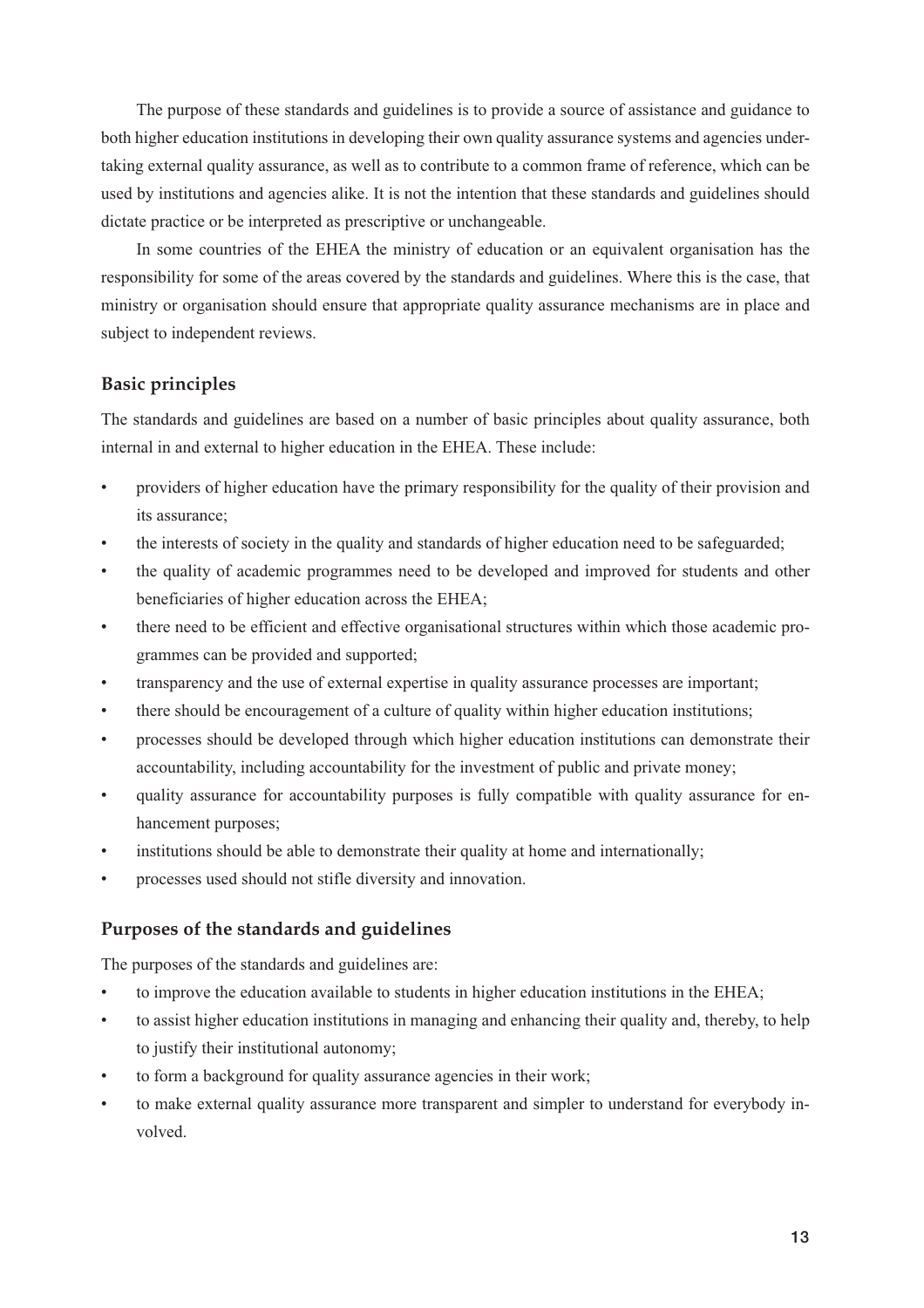# **Objectives of the standards and guidelines**

The objectives of the standards and guidelines are:

- to encourage the development of higher education institutions which foster vibrant intellectual and educational achievement;
- to provide a source of assistance and guidance to higher education institutions and other relevant agencies in developing their own culture of quality assurance;
- to inform and raise the expectations of higher education institutions, students, employers and other stakeholders about the processes and outcomes of higher education;
- to contribute to a common frame of reference for the provision of higher education and the assurance of quality within the EHEA.

# **External quality assurance**

The standards and guidelines proposed in this report envisage an important role for external quality assurance. The form of this varies from system to system and can include institutional evaluations of different types; subject or programme evaluations; accreditation at subject, programme and institutional levels; and combinations of these. Such external evaluations largely depend for their full effectiveness on there being an explicit internal quality assurance strategy, with specific objectives, and on the use, within institutions, of mechanisms and methods aimed at achieving those objectives.

Quality assurance can be undertaken by external agencies for a number of purposes, including:

- safeguarding of national academic standards for higher education;
- accreditation of programmes and/or institutions;
- user protection;
- public provision of independently-verified information (quantitative and qualitative) about programmes or institutions;
- improvement and enhancement of quality.

The activities of European quality assurance agencies will reflect the legal, social and cultural requirements of the jurisdictions and environments in which they operate. European standards relating to the quality assurance of quality assurance agencies themselves are contained in Part 3 of this chapter.

The processes carried out by quality assurance agencies will properly depend upon their purposes and the outcomes they are intended to achieve. The procedures adopted by those agencies that are concerned to emphasise principally the enhancement of quality may be quite different from those whose function is first to provide strong 'consumer protection'. The standards that follow reflect basic good practice across Europe in external quality assurance, but do not attempt to provide detailed guidance about what should be examined or how quality assurance activities should be conducted. Those are matters of national autonomy, although the exchange of information amongst agencies and authorities is already leading to the emergence of convergent elements.

There are, however, already some general principles of good practice in external quality assurance processes: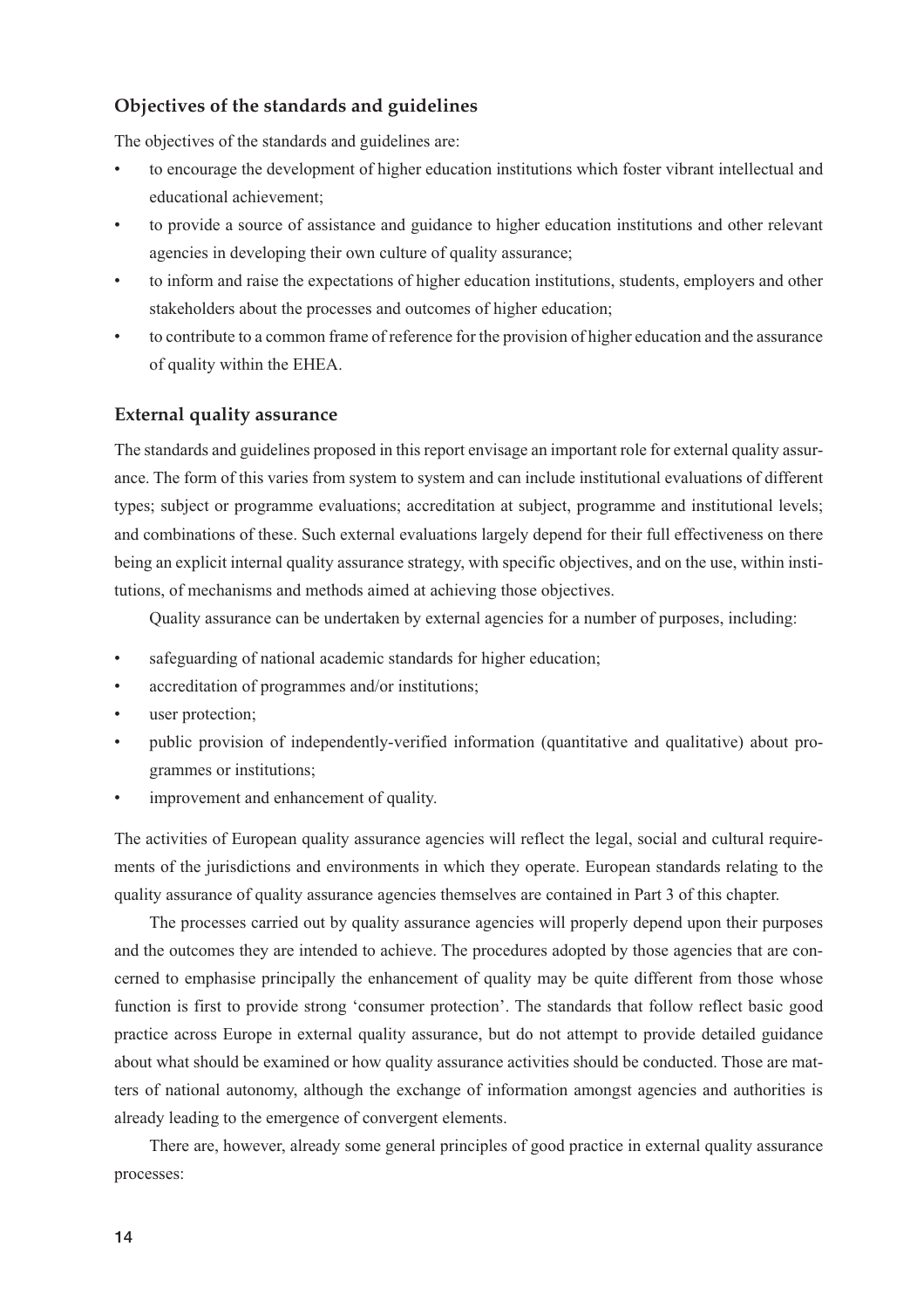- institutional autonomy should be respected;
- the interests of students and other stakeholders such as labour market representatives should be at the forefront of external quality assurance processes;
- use should be made, wherever possible, of the results of institutions' own internal quality assurance activities.

The 'guidelines' provide additional information about good practice and in some cases explain in more detail the meaning and importance of the standards. Although the guidelines are not part of the standards themselves, the standards should be considered in conjunction with them.

# **Part 1: European standards and guidelines for internal quality assurance within higher education institutions**

# **1.1 Policy and procedures for quality assurance**

## **Standard:**

Institutions should have a policy and associated procedures for the assurance of the quality and standards of their programmes and awards. They should also commit themselves explicitly to the development of a culture which recognises the importance of quality, and quality assurance, in their work. To achieve this, institutions should develop and implement a strategy for the continuous enhancement of quality.

The strategy, policy and procedures should have a formal status and be publicly available. They should also include a role for students and other stakeholders.

### **Guidelines:**

Formal policies and procedures provide a framework within which higher education institutions can develop and monitor the effectiveness of their quality assurance systems. They also help to provide public confidence in institutional autonomy. Policies contain the statements of intentions and the principal means by which these will be achieved. Procedural guidance can give more detailed information about the ways in which the policy is implemented and provides a useful reference point for those who need to know about the practical aspects of carrying out the procedures.

The policy statement is expected to include:

- the relationship between teaching and research in the institution;
- the institution's strategy for quality and standards;
- the organisation of the quality assurance system;
- the responsibilities of departments, schools, faculties and other organisational units and individuals for the assurance of quality;
- the involvement of students in quality assurance;
- the ways in which the policy is implemented, monitored and revised.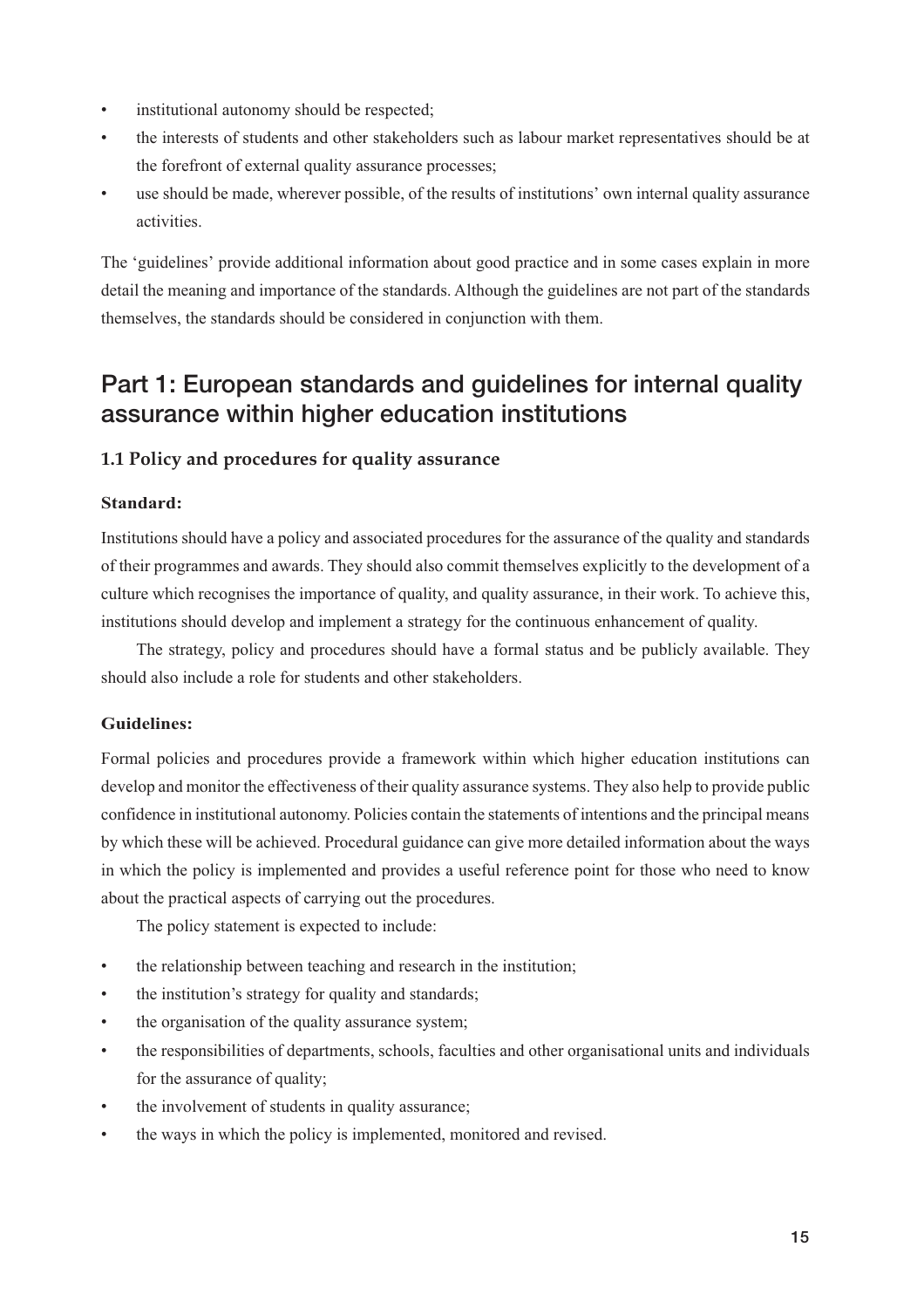The realisation of the EHEA depends crucially on a commitment at all levels of an institution to ensuring that its programmes have clear and explicit intended outcomes; that its staff are ready, willing and able to provide teaching and learner support that will help its students achieve those outcomes; and that there is full, timely and tangible recognition of the contribution to its work by those of its staff who demonstrate particular excellence, expertise and dedication. All higher education institutions should aspire to improve and enhance the education they offer their students.

# **1.2 Approval, monitoring and periodic review of programmes and awards**

# **Standard:**

Institutions should have formal mechanisms for the approval, periodic review and monitoring of their programmes and awards.

# **Guidelines:**

The confidence of students and other stakeholders in higher education is more likely to be established and maintained through effective quality assurance activities which ensure that programmes are well-designed, regularly monitored and periodically reviewed, thereby securing their continuing relevance and currency.

The quality assurance of programmes and awards are expected to include:

- development and publication of explicit intended learning outcomes;
- careful attention to curriculum and programme design and content;
- specific needs of different modes of delivery (e.g. full time, part-time, distance-learning, e-learning) and types of higher education (e.g. academic, vocational, professional);
- availability of appropriate learning resources;
- formal programme approval procedures by a body other than that teaching the programme;
- monitoring of the progress and achievements of students;
- regular periodic reviews of programmes (including external panel members);
- regular feedback from employers, labour market representatives and other relevant organisations;
- participation of students in quality assurance activities.

# **1.3 Assessment of students**

## **Standard:**

Students should be assessed using published criteria, regulations and procedures which are applied consistently.

## **Guidelines:**

The assessment of students is one of the most important elements of higher education. The outcomes of assessment have a profound effect on students' future careers. It is therefore important that assessment is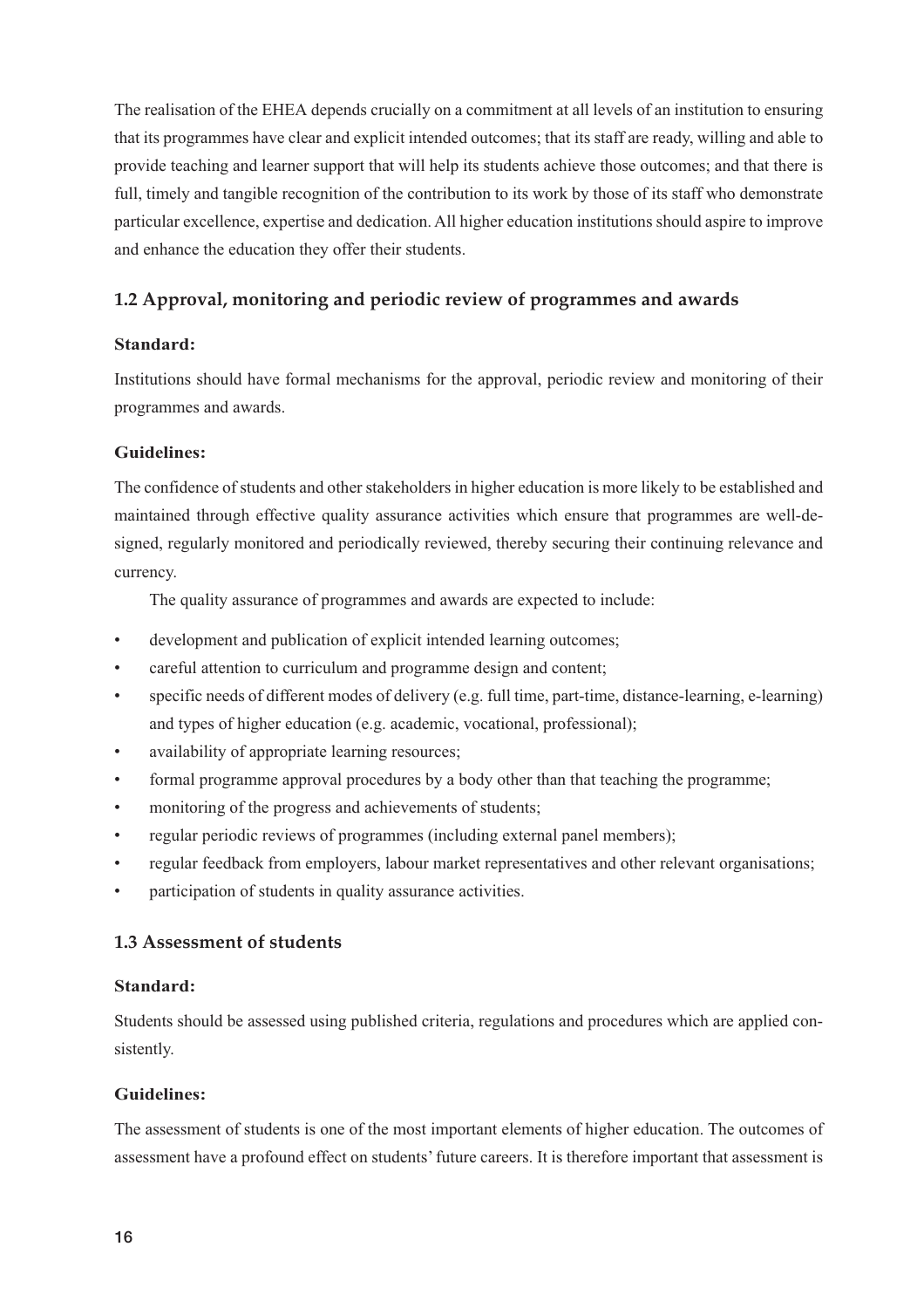carried out professionally at all times and takes into account the extensive knowledge which exists about testing and examination processes. Assessment also provides valuable information for institutions about the effectiveness of teaching and learners' support.

Student assessment procedures are expected to:

- be designed to measure the achievement of the intended learning outcomes and other programme objectives;
- be appropriate for their purpose, whether diagnostic, formative or summative;
- have clear and published criteria for marking;
- be undertaken by people who understand the role of assessment in the progression of students towards the achievement of the knowledge and skills associated with their intended qualification;
- where possible, not rely on the judgements of single examiners;
- take account of all the possible consequences of examination regulations;
- have clear regulations covering student absence, illness and other mitigating circumstances;
- ensure that assessments are conducted securely in accordance with the institution's stated procedures;
- be subject to administrative verification checks to ensure the accuracy of the procedures.

In addition, students should be clearly informed about the assessment strategy being used for their programme, what examinations or other assessment methods they will be subject to, what will be expected of them, and the criteria that will be applied to the assessment of their performance.

# **1.4 Quality assurance of teaching staff**

### **Standard:**

Institutions should have ways of satisfying themselves that staff involved with the teaching of students are qualified and competent to do so. They should be available to those undertaking external reviews, and commented upon in reports.

### **Guidelines:**

Teachers are the single most important learning resource available to most students. It is important that those who teach have a full knowledge and understanding of the subject they are teaching, have the necessary skills and experience to transmit their knowledge and understanding effectively to students in a range of teaching contexts, and can access feedback on their own performance. Institutions should ensure that their staff recruitment and appointment procedures include a means of making certain that all new staff have at least the minimum necessary level of competence. Teaching staff should be given opportunities to develop and extend their teaching capacity and should be encouraged to value their skills. Institutions should provide poor teachers with opportunities to improve their skills to an acceptable level and should have the means to remove them from their teaching duties if they continue to be demonstrably ineffective.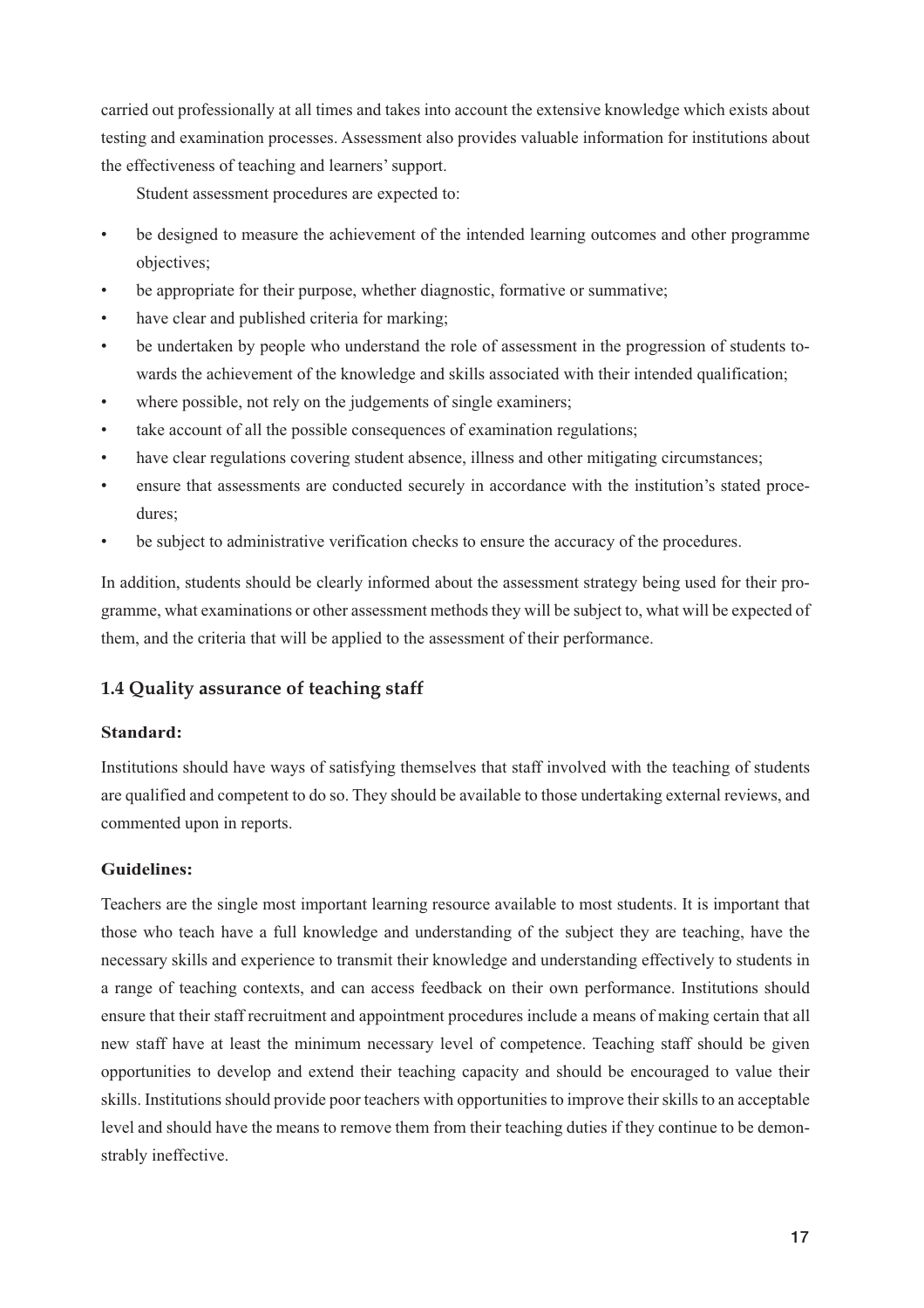# **1.5 Learning resources and student support**

### **Standard:**

Institutions should ensure that the resources available for the support of student learning are adequate and appropriate for each programme offered.

### **Guidelines:**

In addition to their teachers, students rely on a range of resources to assist their learning. These vary from physical resources such as libraries or computing facilities to human support in the form of tutors, counsellors, and other advisers. Learning resources and other support mechanisms should be readily accessible to students, designed with their needs in mind and responsive to feedback from those who use the services provided. Institutions should routinely monitor, review and improve the effectiveness of the support services available to their students.

### **1.6 Information systems**

### **Standard:**

Institutions should ensure that they collect, analyse and use relevant information for the effective management of their programmes of study and other activities.

### **Guidelines:**

Institutional self-knowledge is the starting point for effective quality assurance. It is important that institutions have the means of collecting and analysing information about their own activities. Without this they will not know what is working well and what needs attention, or the results of innovatory practices.

The quality-related information systems required by individual institutions will depend to some extent on local circumstances, but it is at least expected to cover:

- student progression and success rates;
- employability of graduates;
- students' satisfaction with their programmes;
- effectiveness of teachers;
- profile of the student population;
- learning resources available and their costs;
- the institution's own key performance indicators.

There is also value in institutions comparing themselves with other similar organisations within the EHEA and beyond. This allows them to extend the range of their self-knowledge and to access possible ways of improving their own performance.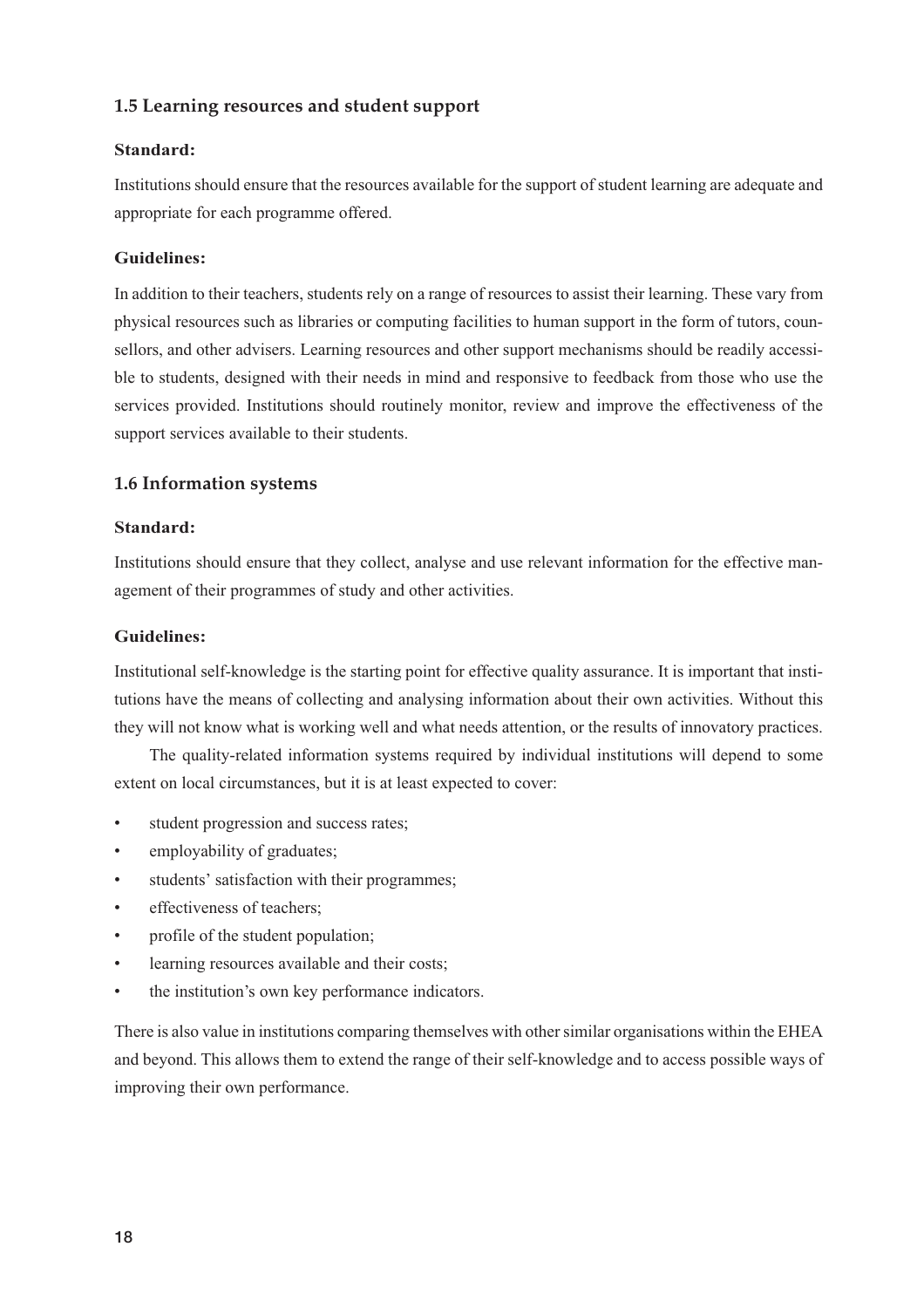# **1.7 Public information**

### **Standard:**

Institutions should regularly publish up to date, impartial and objective information, both quantitative and qualitative, about the programmes and awards they are offering.

### **Guidelines:**

In fulfilment of their public role, higher education institutions have a responsibility to provide information about the programmes they are offering, the intended learning outcomes of these, the qualifications they award, the teaching, learning and assessment procedures used, and the learning opportunities available to their students. Published information might also include the views and employment destinations of past students and the profile of the current student population. This information should be accurate, impartial, objective and readily accessible and should not be used simply as a marketing opportunity. The institution should verify that it meets its own expectations in respect of impartiality and objectivity.

# **Part 2: European standards and guidelines for the external quality assurance of higher education**

# **2.1 Use of internal quality assurance procedures**

### **Standard:**

External quality assurance procedures should take into account the effectiveness of the internal quality assurance processes described in Part 1 of the European Standards and Guidelines.

### **Guidelines:**

The standards for internal quality assurance contained in Part 1 provide a valuable basis for the external quality assessment process. It is important that the institutions' own internal policies and procedures are carefully evaluated in the course of external procedures, to determine the extent to which the standards are being met.

If higher education institutions are to be able to demonstrate the effectiveness of their own internal quality assurance processes, and if those processes properly assure quality and standards, then external processes might be less intensive than otherwise.

## **2.2 Development of external quality assurance processes**

### **Standard:**

The aims and objectives of quality assurance processes should be determined before the processes themselves are developed, by all those responsible (including higher education institutions) and should be published with a description of the procedures to be used.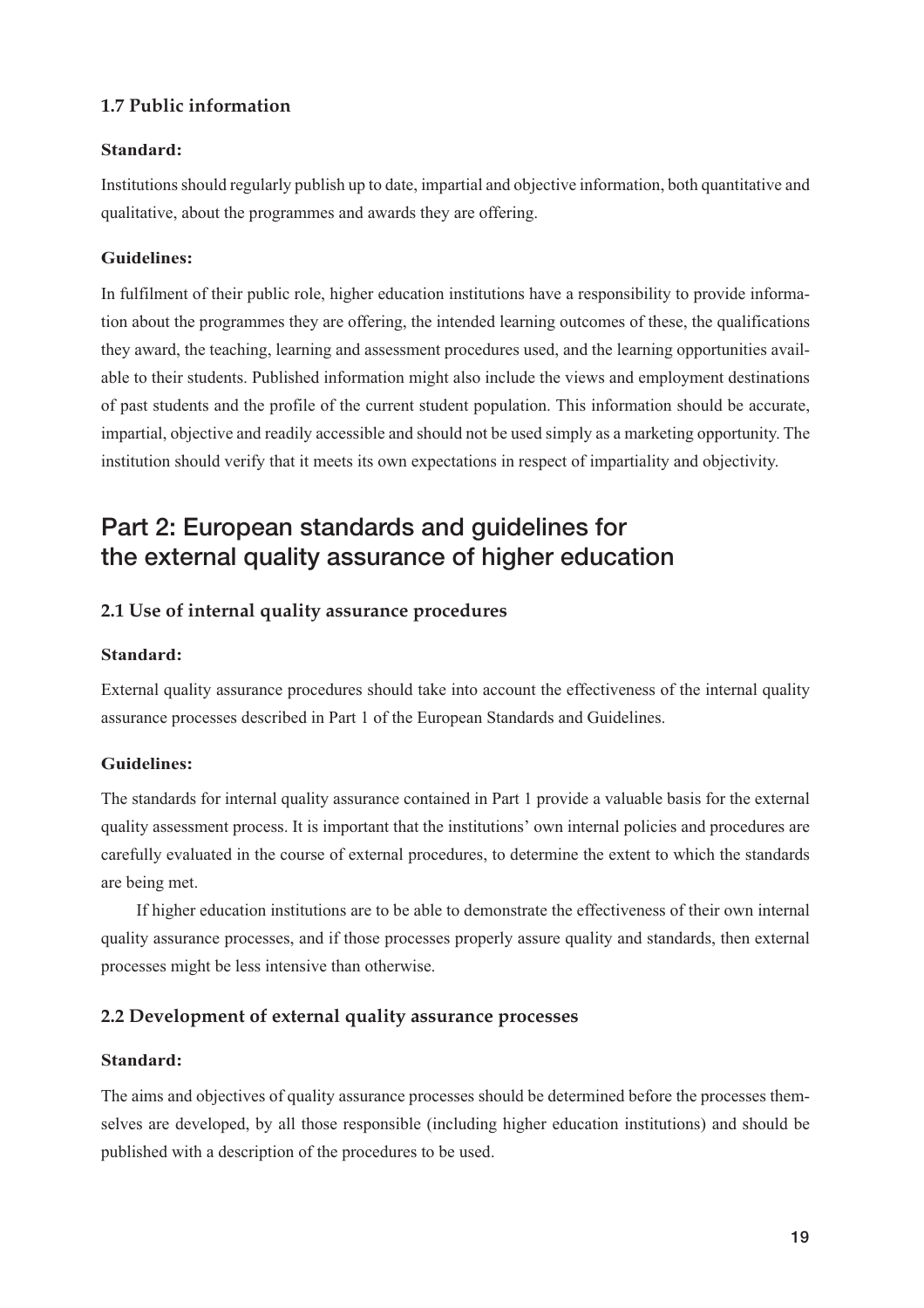### **Guidelines:**

In order to ensure clarity of purpose and transparency of procedures, external quality assurance methods should be designed and developed through a process involving key stakeholders, including higher education institutions. The procedures that are finally agreed should be published and should contain explicit statements of the aims and objectives of the processes as well as a description of the procedures to be used.

As external quality assurance makes demands on the institutions involved, a preliminary impact assessment should be undertaken to ensure that the procedures to be adopted are appropriate and do not interfere more than necessary with the normal work of higher education institutions.

## **2.3 Criteria for decisions**

### **Standard:**

Any formal decisions made as a result of an external quality assurance activity should be based on explicit published criteria that are applied consistently.

## **Guidelines:**

Formal decisions made by quality assurance agencies have a significant impact on the institutions and programmes that are judged. In the interests of equity and reliability, decisions should be based on published criteria and interpreted in a consistent manner. Conclusions should be based on recorded evidence and agencies should have in place ways of moderating conclusions, if necessary.

## **2.4 Processes fit for purpose**

### **Standard:**

All external quality assurance processes should be designed specifically to ensure their fitness to achieve the aims and objectives set for them.

### **Guidelines:**

Quality assurance agencies within the EHEA undertake different external processes for different purposes and in different ways. It is of the first importance that agencies should operate procedures which are fit for their own defined and published purposes. Experience has shown, however, that there are some widely-used elements of external review processes which not only help to ensure their validity, reliability and usefulness, but also provide a basis for the European dimension to quality assurance.

Amongst these elements the following are particularly noteworthy:

- insistence that the experts undertaking the external quality assurance activity have appropriate skills and are competent to perform their task;
- the exercise of care in the selection of experts;
- the provision of appropriate briefing or training for experts;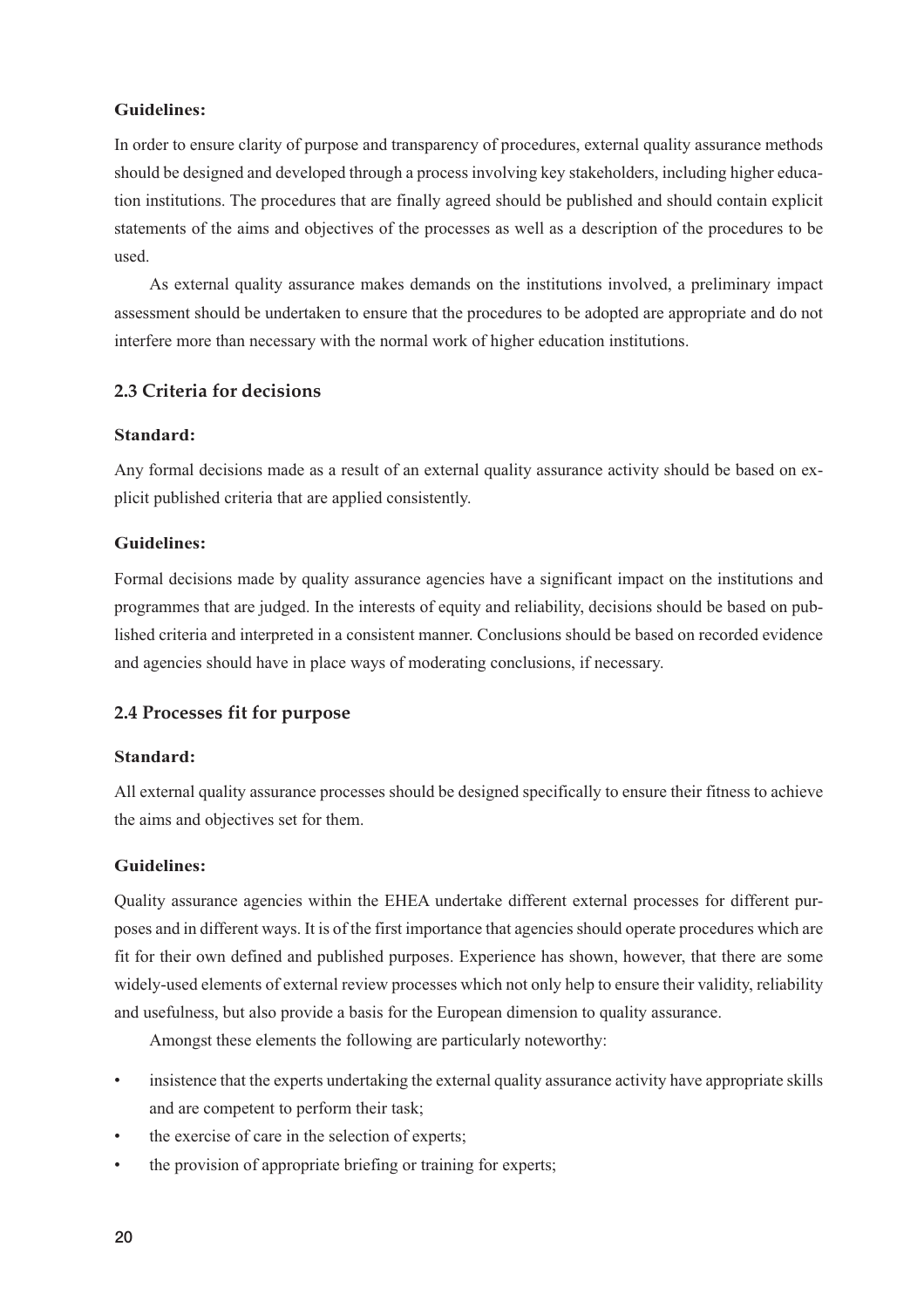- the use of international experts;
- participation of students;
- ensuring that the review procedures used are sufficient to provide adequate evidence to support the findings and conclusions reached;
- the use of the self-evaluation/site visit/draft report/published report/follow-up model of review;
- recognition of the importance of institutional improvement and enhancement policies as a fundamental element in the assurance of quality.

# **2.5 Reporting**

### **Standard:**

Reports should be published and should be written in a style which is clear and readily accessible to its intended readership. Any decisions, commendations or recommendations contained in reports should be easy for a reader to find.

#### **Guidelines:**

In order to ensure maximum benefit from external quality assurance processes, it is important that reports should meet the identified needs of the intended readership. Reports are sometimes intended for different readership groups and this will require careful attention to structure, content, style and tone.

In general, reports should be structured to cover description, analysis (including relevant evidence), conclusions, commendations, and recommendations. There should be sufficient preliminary explanation to enable a lay reader to understand the purposes of the review, its form, and the criteria used in making decisions. Key findings, conclusions and recommendations should be easily locatable by readers.

Reports should be published in a readily accessible form and there should be opportunities for readers and users of the reports (both within the relevant institution and outside it) to comment on their usefulness.

### **2.6 Follow-up procedures**

#### **Standard:**

Quality assurance processes which contain recommendations for action or which require a subsequent action plan, should have a predetermined follow-up procedure which is implemented consistently.

#### **Guidelines:**

Quality assurance is not principally about individual external scrutiny events: It should be about continuously trying to do a better job. External quality assurance does not end with the publication of the report and should include a structured follow-up procedure to ensure that recommendations are dealt with appropriately and any required action plans drawn up and implemented. This may involve further meetings with institutional or programme representatives. The objective is to ensure that areas identified for improvement are dealt with speedily and that further enhancement is encouraged.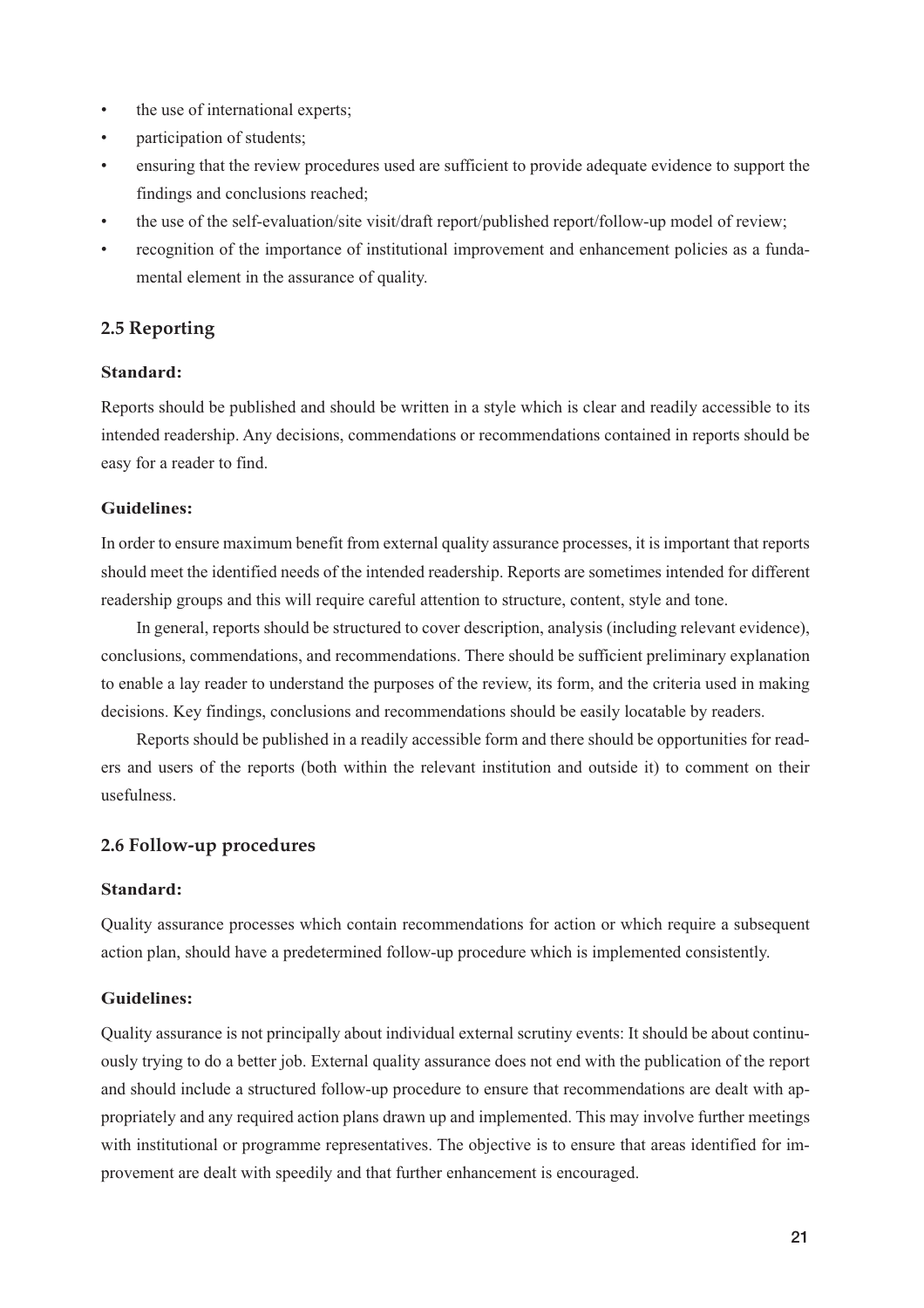# **2.7 Periodic reviews**

# **Standard:**

External quality assurance of institutions and/or programmes should be undertaken on a cyclical basis. The length of the cycle and the review procedures to be used should be clearly defined and published in advance.

# **Guidelines:**

Quality assurance is not a static but a dynamic process. It should be continuous and not "once in a lifetime". It does not end with the first review or with the completion of the formal follow-up procedure. It has to be periodically renewed. Subsequent external reviews should take into account progress that has been made since the previous event. The process to be used in all external reviews should be clearly defined by the external quality assurance agency and its demands on institutions should not be greater than are necessary for the achievement of its objectives.

# **2.8 System-wide analyses**

# **Standard:**

Quality assurance agencies should produce from time to time summary reports describing and analysing the general findings of their reviews, evaluations, assessments etc.

## **Guidelines:**

All external quality assurance agencies collect a wealth of information about individual programmes and/ or institutions and this provides material for structured analyses across whole higher education systems. Such analyses can provide very useful information about developments, trends, emerging good practice and areas of persistent difficulty or weakness and can become useful tools for policy development and quality enhancement. Agencies should consider including a research and development function within their activities, to help them extract maximum benefit from their work.

# **Introduction to Part 3: European standards and guidelines for external quality assurance agencies**

The growth of European external quality assurance agencies has been expansive since the early 1990s. At the same time cooperation and sharing of best practices among agencies have been an integrated element in this development. Already in 1994/95 the so-called European Pilot Projects initiated by the European Commission resulted in the mutual recognition by agencies of the basic methodology of quality assurance: independent agencies, self-evaluations, external site visits and public reporting, laid down in the 1998 EU Council Recommendation on quality assurance in higher education. The creation of ENQA in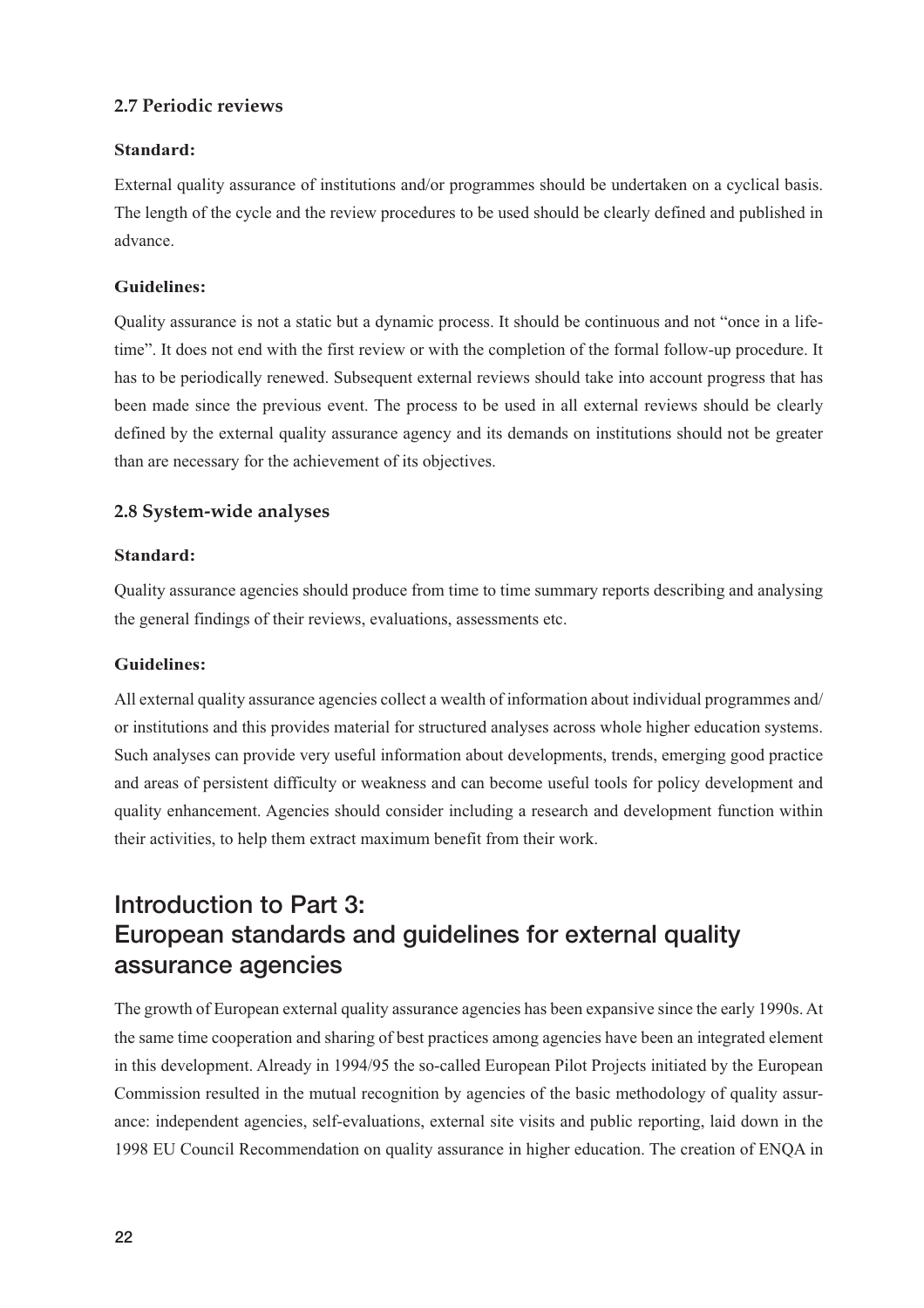2000 was therefore a natural formalisation of this development in cooperation, and ENQA has been able to build on the state-of-the-art consensus arrived at during the 1990s.

The European standards for external quality assurance agencies, which follow, have been developed on the premises of this development in the young history of European external quality assurance. Moreover it is the conscious ambition that the standards should be neither too detailed nor too prescriptive. They must not reduce the freedom of European quality assurance agencies to reflect in their organisations and processes the experiences and expectations of their nation or region. The standards must, though, ensure that the professionalism, credibility and integrity of the agencies are visible and transparent to their stakeholders and must permit comparability to be observable among the agencies and allow the necessary European dimension.

It should be added that in this way the standards do also contribute naturally to the work being done towards mutual recognition of agencies and the results of agency evaluations or accreditations. This work has been explored in the Nordic Quality Assurance Network in Higher Education (NOQA) and is part of the 'Code of Good Practise' by the European Consortium for Accreditation (ECA).

Several 'guidelines' have been added to provide additional information about good practice and in some cases explain in more detail the meaning and importance of the standards. Although the guidelines are not part of the standards themselves, the standards should be considered in conjunction with them.

# **Part 3: European standards for external quality assurance agencies**

### **3.1 Use of external quality assurance procedures for higher education**

#### **Standard:**

The external quality assurance of agencies should take into account the presence and effectiveness of the external quality assurance processes described in Part 2 of the European Standards and Guidelines.

### **Guidelines:**

 The standards for external quality assurance contained in Part 2 provide a valuable basis for the external quality assessment process. The standards reflect best practices and experiences gained through the development of external quality assurance in Europe since the early 1990s. It is therefore important that these standards are integrated into the processes applied by external quality assurance agencies towards the higher education institutions.

 The standards for external quality assurance should together with the standards for external quality assurance agencies constitute the basis for professional and credible external quality assurance of higher education institutions.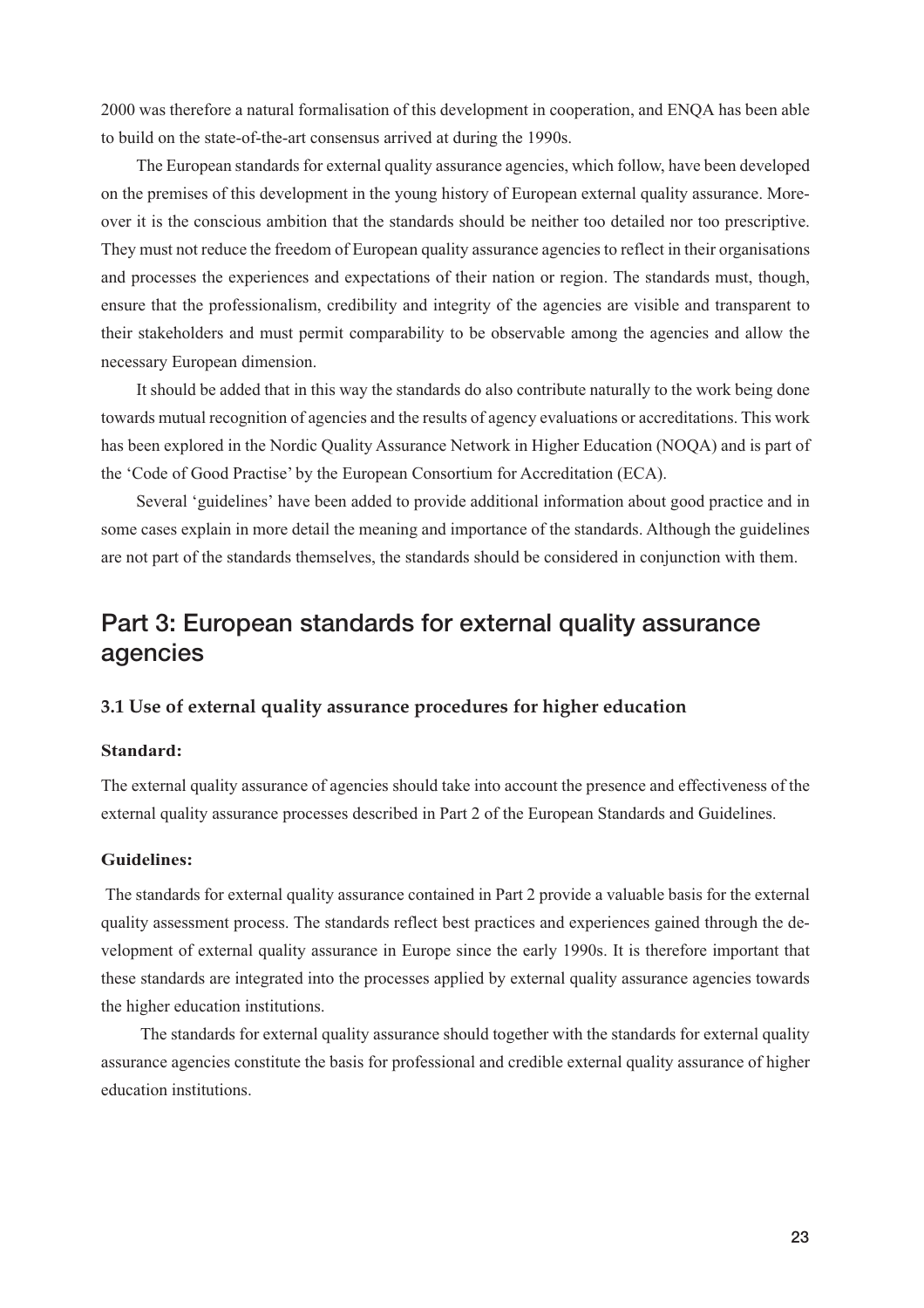# **3.2 Official status**

### **Standard:**

Agencies should be formally recognised by competent public authorities in the European Higher Education Area as agencies with responsibilities for external quality assurance and should have an established legal basis. They should comply with any requirements of the legislative jurisdictions within which they operate.

## **3.3 Activities**

### **Standard:**

Agencies should undertake external quality assurance activities (at institutional or programme level) on a regular basis.

### **Guidelines:**

These may involve evaluation, review, audit, assessment, accreditation or other similar activities and should be part of the core functions of the agency.

## **3.4 Resources**

### **Standard:**

Agencies should have adequate and proportional resources, both human and financial, to enable them to organise and run their external quality assurance process(es) in an effective and efficient manner, with appropriate provision for the development of their processes and procedures.

## **3.5 Mission statement**

### **Standard:**

Agencies should have clear and explicit goals and objectives for their work, contained in a publicly available statement.

### **Guidelines:**

These statements should describe the goals and objectives of agencies' quality assurance processes, the division of labour with relevant stakeholders in higher education, especially the higher education institutions, and the cultural and historical context of their work. The statements should make clear that the external quality assurance process is a major activity of the agency and that there exists a systematic approach to achieving its goals and objectives. There should also be documentation to demonstrate how the statements are translated into a clear policy and management plan.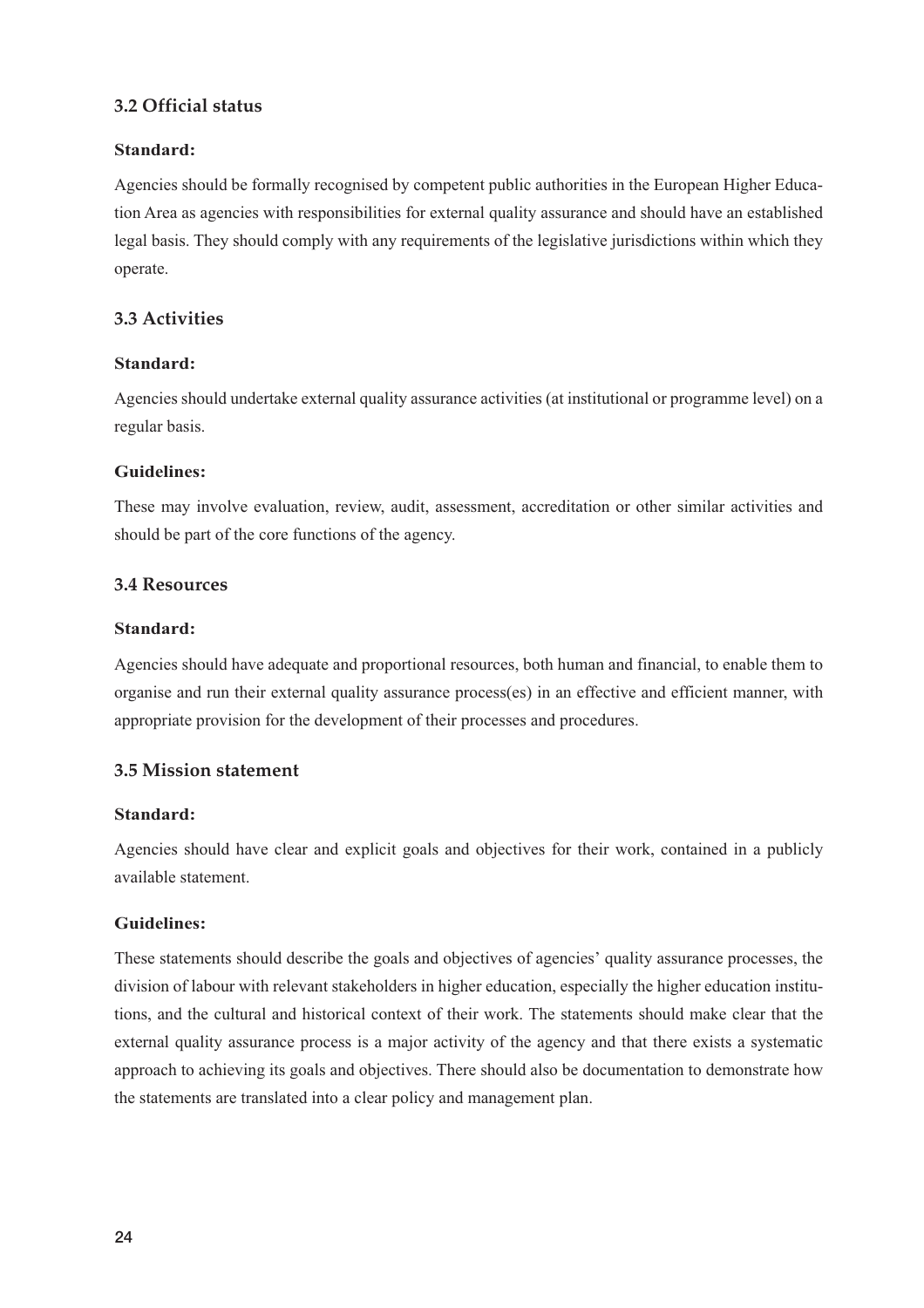# **3.6 Independence**

### **Standard:**

Agencies should be independent to the extent both that they have autonomous responsibility for their operations and that the conclusions and recommendations made in their reports cannot be influenced by third parties such as higher education institutions, ministries or other stakeholders.

### **Guidelines:**

An agency will need to demonstrate its independence through measures, such as:

- Its operational independence from higher education institutions and governments is guaranteed in official documentation (e.g. instruments of governance or legislative acts).
- The definition and operation of its procedures and methods, the nomination and appointment of external experts and the determination of the outcomes of its quality assurance processes are undertaken autonomously and independently from governments, higher education institutions, and organs of political influence.
- While relevant stakeholders in higher education, particularly students/learners, are consulted in the course of quality assurance processes, the final outcomes of the quality assurance processes remain the responsibility of the agency.

# **3.7 External quality assurance criteria and processes used by the agencies**

### **Standard:**

The processes, criteria and procedures used by agencies should be pre-defined and publicly available. These processes will normally be expected to include:

- a self-assessment or equivalent procedure by the subject of the quality assurance process;
- an external assessment by a group of experts, including, as appropriate, (a) student member(s), and site visits as decided by the agency;
- publication of a report, including any decisions, recommendations or other formal outcomes;
- a follow-up procedure to review actions taken by the subject of the quality assurance process in the light of any recommendations contained in the report.

## **Guidelines:**

Agencies may develop and use other processes and procedures for particular purposes.

Agencies should pay careful attention to their declared principles at all times, and ensure both that their requirements and processes are managed professionally and that their conclusions and decisions are reached in a consistent manner, even though the decisions are formed by groups of different people.

Agencies that make formal quality assurance decisions, or conclusions which have formal consequences should have an appeals procedure. The nature and form of the appeals procedure should be determined in the light of the constitution of each agency.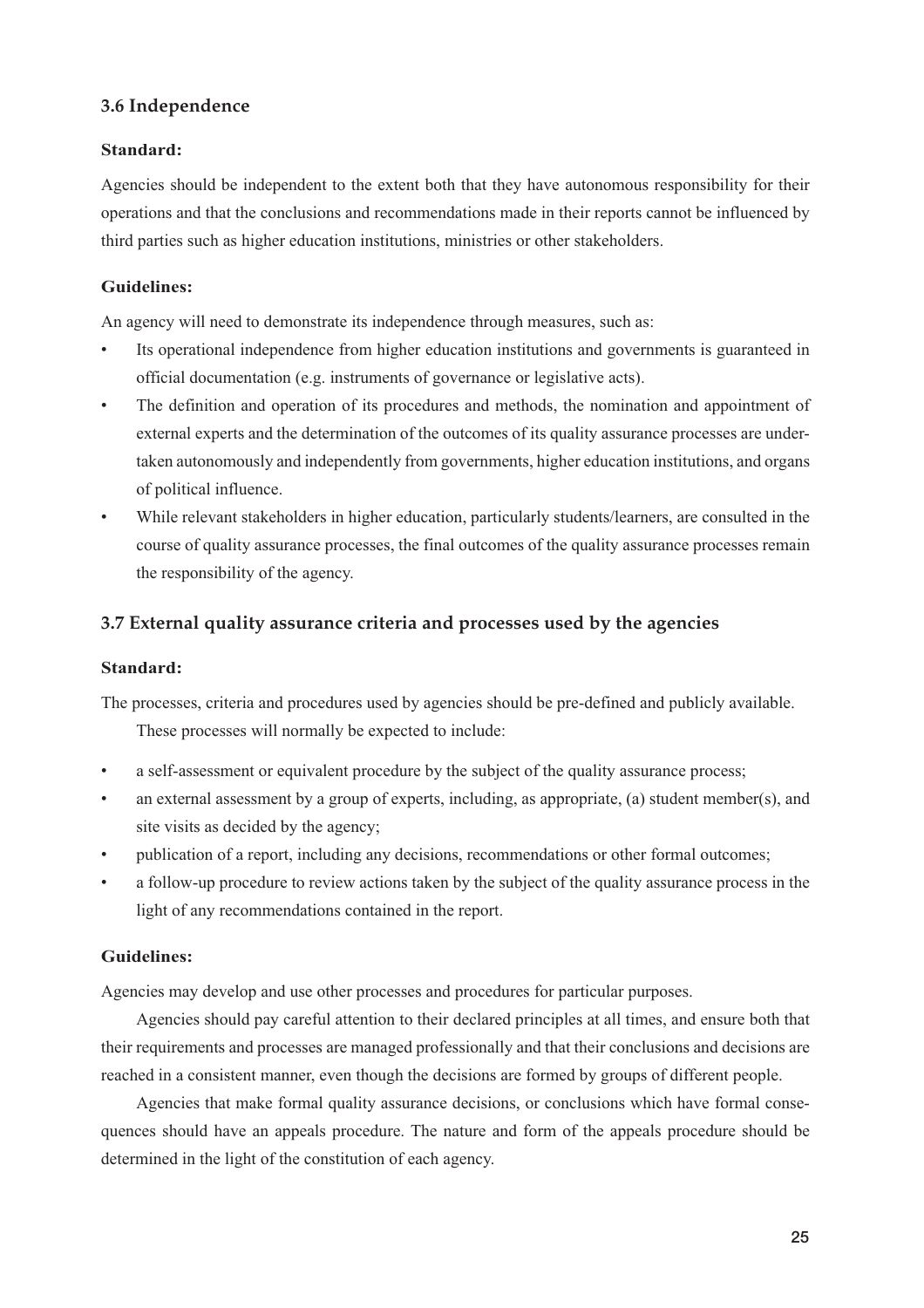# **3.8 Accountability procedures**

# **Standard:**

Agencies should have in place procedures for their own accountability.

# **Guidelines:**

These procedures are expected to include the following:

- 1. A published policy for the assurance of the quality of the agency itself, made available on its website;
- 2. Documentation which demonstrates that:
- the agency's processes and results reflect its mission and goals of quality assurance;
- the agency has in place, and enforces, a no-conflict-of-interest mechanism in the work of its external experts;
- the agency has reliable mechanisms that ensure the quality of any activities and material produced by subcontractors, if some or all of the elements in its quality assurance procedure are subcontracted to other parties;
- the agency has in place internal quality assurance procedures which include an internal feedback mechanism (i.e. means to collect feedback from its own staff and council/board); an internal reflection mechanism (i.e. means to react to internal and external recommendations for improvement); and an external feedback mechanism (i.e. means to collect feedback from experts and reviewed institutions for future development) in order to inform and underpin its own development and improvement.
- 3. A mandatory cyclical external review of the agency's activities at least once every five years.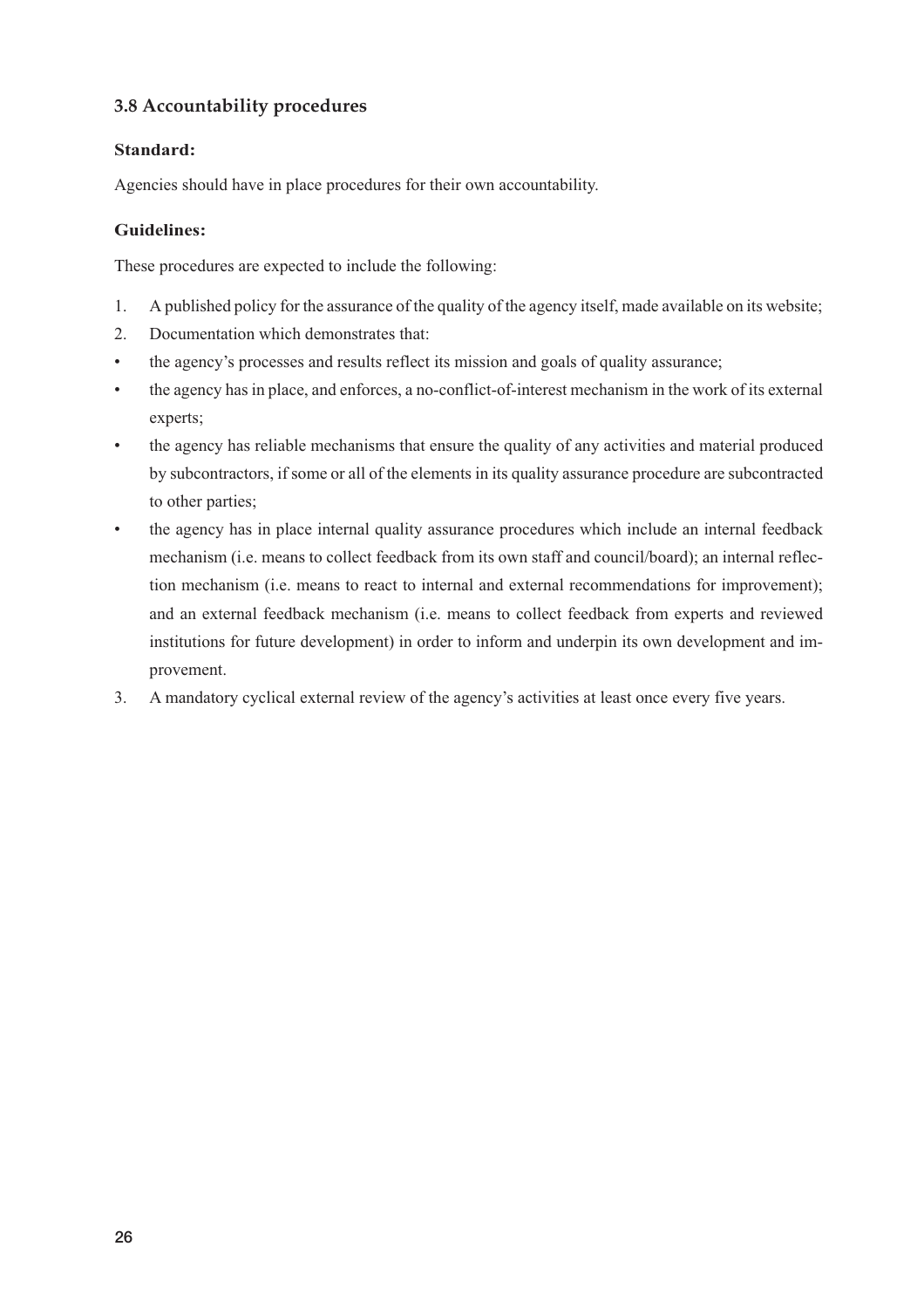# **3 Peer Review System for Quality Assurance Agencies**

In Berlin the Ministers called 'upon ENQA, through its members, in cooperation with the EUA, EURASHE, and ESIB, to ... explore ways of ensuring an adequate peer review system for quality assurance and/or accreditation agencies or bodies'.

ENQA and its partners have met this call by building on the interpretation of the mandate that a system of peer review of agencies must include not only the peer review process itself, but also a careful consideration of the quality standards on which a review could build. Further, there has been agreement in the process that peer review of agencies should be interpreted as basically the means to achieve the goal of transparency, visibility and comparability of quality of agencies.

Therefore, this report has as a major proposal the creation of a register of recognised external quality assurance agencies operating in higher education within Europe. This proposal is in essence a response to expectations that there is likely soon to be an increase of quality assurance bodies keen to make a profit from the value of a recognition or accreditation label. Experience elsewhere has shown that it is difficult to control such enterprises, but Europe has a possibly unique opportunity to exercise practical management of this new market, not in order to protect the interests of already established agencies, but to make sure that the benefits of quality assurance are not diminished by the activities of disreputable practitioners.

The work on these proposals has principally taken into consideration the European context and demands. At the same time there has been awareness in the process that similar experiences and processes are developing internationally. This chapter therefore opens with a brief analysis of the international experiences and initiatives relevant for the drafting of this part of the report. It then outlines the proposed peer review system based on the subsidiarity principle and the European standards for external quality assurance agencies. This outline leads to a presentation of the recommended register of external quality assurance agencies operating in Europe. The peer reviews and the agencies' compliance with the European standards play a crucial role in the composition of the register. Finally, a European Consultative Forum for Quality Assurance in Higher Education is proposed.

# **International context**

Europe is not the only area where dynamic developments in the field of higher education quality assurance are currently taking place. This section describes some of the experiences and initiatives of organisations such as the International Network for Quality Assurance Agencies in Higher Education (INQAAHE), the International Association of University Presidents (IAUP), the Council for Higher Education Accredi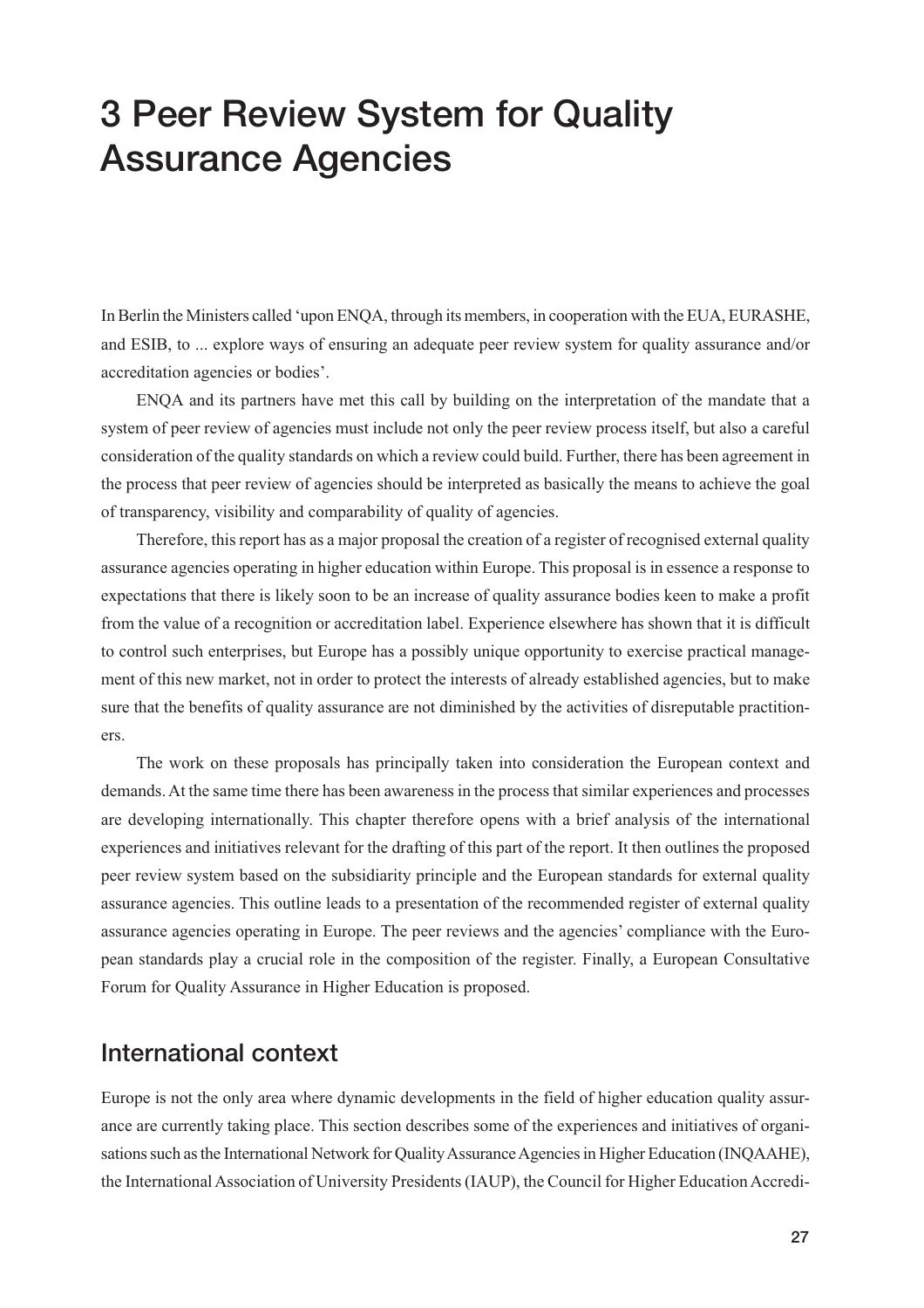tation in the United States (CHEA), OECD and UNESCO. The work of these organisations in relation to quality assurance have been found useful during the drafting of this report. Even though these international experiences have not been directly included in the specific recommendations, some key international elements are presented below in a manner that relates to the recommendations in this chapter.

The identification of good quality and good practices of external quality assurance agencies has also been on the international agenda for several years. INQAAHE discussed in 1999 and onwards a quality label for external quality assurance agencies, an idea originally initiated by the IAUP, in order to meet the need for higher education institutions to identify which agencies are qualified to fulfil the external quality assurance role. The quality label met widespread opposition and instead INQAAHE has focused on formulating good practice criteria for agencies. The result is a set of principles that presents common denominators of good practice while at the same time recognising the international diversity of agencies in terms of purposes and historical-cultural contexts.

In terms of the recommendations on peer review of agencies, the work done by CHEA is relevant. CHEA is a non-governmental organisation functioning as an umbrella body for the US regional, specialised, national and professional accreditation agencies. Accrediting organisations that seek recognition by CHEA must demonstrate that they meet CHEA recognition standards. Accrediting organisations will be expected to advance academic quality, demonstrate accountability, encourage improvement, employ appropriate procedures, continually reassess accreditation practices and possess sufficient resources. CHEA will demand that members undergo so-called recognition reviews every six years. There are basic similarities and compatibility between the CHEA approach and the proposals of this report, for instance in terms of cyclical reviews. However, this report has given a priority to a distinct focus on the quality assurance of agencies.

A separate initiative has been taken jointly by OECD and UNESCO to elaborate guidelines for quality provision in cross-border higher education. The OECD-UNESCO guidelines will be finalised in 2005, but the drafting process has identified the contrast between the need to regulate the internationalisation of higher education and the fact that existing national quality assurance capacity often focuses exclusively on domestic delivery by domestic institutions. Therefore, it is posed as a challenge for the current quality assurance systems to develop appropriate methodologies and mechanisms to cover foreign providers and programmes in addition to national providers and programmes in order to maximise the benefits and limit the potential disadvantages of the internationalisation of higher education.

The proposed OECD-UNESCO guidelines recommend that external quality assurance agencies ensure that their quality assurance arrangements include foreign and for-profit institutions/providers as well as distance education delivery and other non-traditional modes of educational delivery. However, the drafting process of the guidelines also recognises that the inclusion of foreign providers in the remit of national agencies will in most cases require changes in national legislation and administrative procedures.

This report recognises the importance and implications of internationalisation for the quality assurance of higher education institutions. Although it has been considered too early to include a reference to this in the proposed European standards for external quality assurance, the proposal for a European regis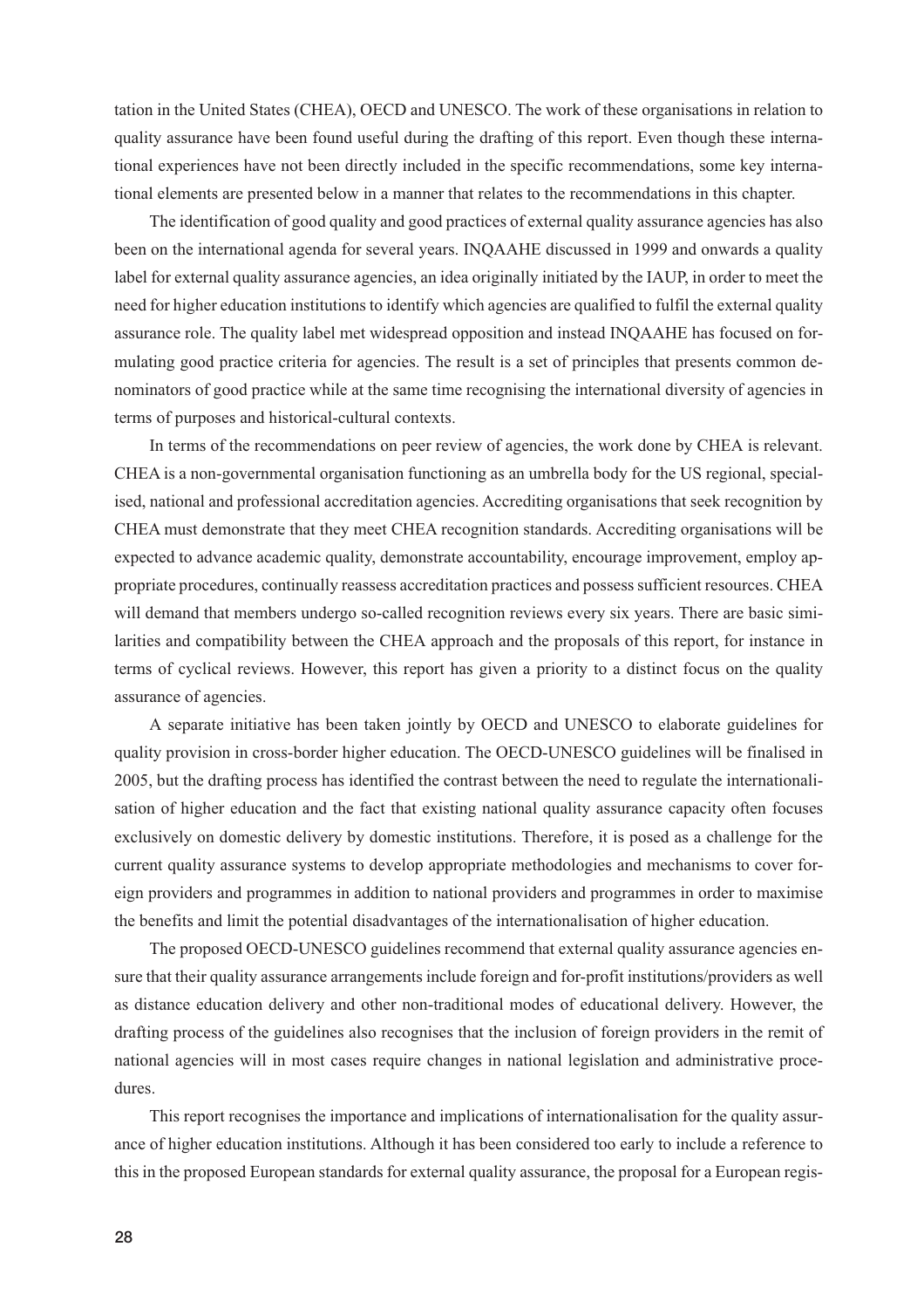ter does explicitly include agencies from outside Europe operating here as well as European agencies with cross-border operations.

It should also be recognised that the continuing European process fully meets the OECD-UNESCO recommendation that agencies should sustain and strengthen the existing regional and international networks.

# **Cyclical reviews of agencies**

The field of external quality assurance of higher education in Europe is relatively young. However, it may be considered an element of growing maturity among agencies that recent years have evidenced an interest in enhancing credibility of agency work by focusing on internal and external quality assurance of agencies themselves. An ENQA workshop in February 2003 in Sitges, Spain, had quality assurance of agencies as its theme. The participants discussed existing experiences of external evaluation of agencies and one conclusion of the workshop was a recommendation that ENQA should work towards making cyclical external reviews of member agencies. Accordingly, ENQA received the Berlin mandate at a time when discussion of external reviews of agencies had already begun in ENOA and been an element in E4 meetings.

This report recommends that any European agency should at no more than five-year intervals conduct or be submitted to a cyclical external review of its processes and activities. The results should be documented in a report which states the extent to which the agency is in compliance with the European standards for external quality assurance agencies (see Chapter 2, Part 3).

In the EHEA the map of providers and operators in external quality assurance of higher education will no doubt be more complicated in the future. Therefore, it is important that non-ENQA members are included in considerations on quality assurance of agencies. And it is even more important that agencies from outside Europe have an open opportunity, if they want it, to measure themselves against the recommended European standards. Therefore, the report does not wish to confine the focus of this recommendation to nationally recognised European agencies and thus by implication only actual or potential ENQA members. On the contrary, agencies from outside Europe, but operating in Europe, or European agencies that are not nationally recognised, must also be allowed to opt for a review that assesses its compliance with the European standards.

The general principles for cyclical reviews are proposed to be as follows:

- External quality assurance agencies established and officially recognised as national agencies by a Bologna signatory state should normally be reviewed on a national basis, thus respecting the subsidiarity principle – even if they also operate beyond national borders. These European national agencies may on the other hand also opt for reviews organised by ENQA rather than internal nationally based reviews. The reviews of agencies should include an assessment of whether the agencies are in compliance with the European standards for external quality assurance agencies.
- Agencies not established and officially recognised in a Bologna signatory state may on their own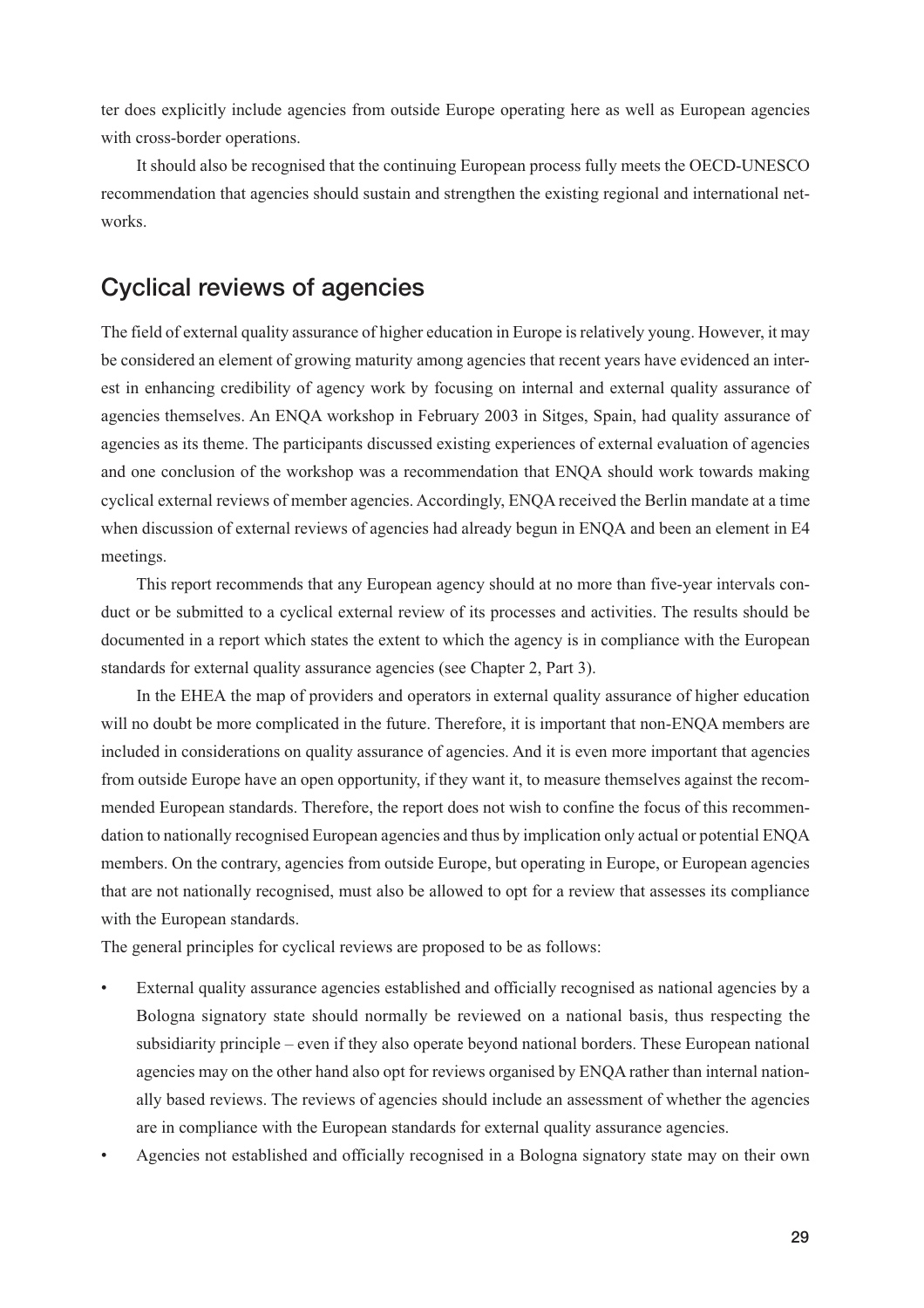initiative opt to be reviewed against the European standards for external quality assurance agencies.

• The reviews should follow the process comprising a self-evaluation, an independent panel of experts and a published report.

An external review will typically be initiated at the national or agency level. It is therefore expected that reviews of agencies will usually follow from national regulations or from the internal quality assurance processes in place in the agency. This report wishes strongly to emphasise the importance of respecting the subsidiarity principle, and it is therefore proposed that ENQA, in respect of its own members, takes the initiative toward an agency only in the case where after five years no initiative has been taken nationally or by the agency itself. In case the agency is a non-ENQA member and after five years no initiative has been taken nationally or by the agency itself, the European Register Committee is responsible for initiating the review.

When national authorities initiate reviews, the purpose could obviously be quite broad and include the agency's fulfilment of the national mandate, e.g. However, it is a core element in this proposal that reviews – regardless of whether they are initiated at a national, agency or ENQA level – must always explicitly consider the extent to which the agency conforms with the European standards for external quality assurance agencies. The ENQA General Assembly decided at its meeting in November 2004 that the membership criteria of ENQA should conform with the proposed European standards for external quality assurance agencies. Accordingly, the review of an agency will not only make evident the level of conformity with the European standards, but also at the same time indicate the level of compliance with ENQA membership criteria.

Finally, the report stresses that the involvement of international experts with appropriate expertise and experience will provide substantial benefit to the review process.

The follow-up of a cyclical review will first and foremost be the responsibility of the national authorities or owners of the agency and, of course, of the agency itself. ENQA will have a role in the followup only in the case of member agencies where ENQA must certify the degree to which the member agency meets the European standards for external quality assurance agencies according to the review. ENQA regulations will specify the consequences if this is not the case.

An illustrative outline of an exemplary process of an external review of an agency is shown in the annex to this report.

# **Register of external quality assurance agencies operating in Europe**

ENQA committed itself before the Berlin Ministerial meeting of 2003 to develop in cooperation with the relevant stakeholders a European register of quality assurance agencies, covering public, private, and thematic agencies, operating or planning to operate in Europe.

The register would meet the interest of higher education institutions and governments in being able to identify professional and credible quality assurance agencies operating in Europe. This interest has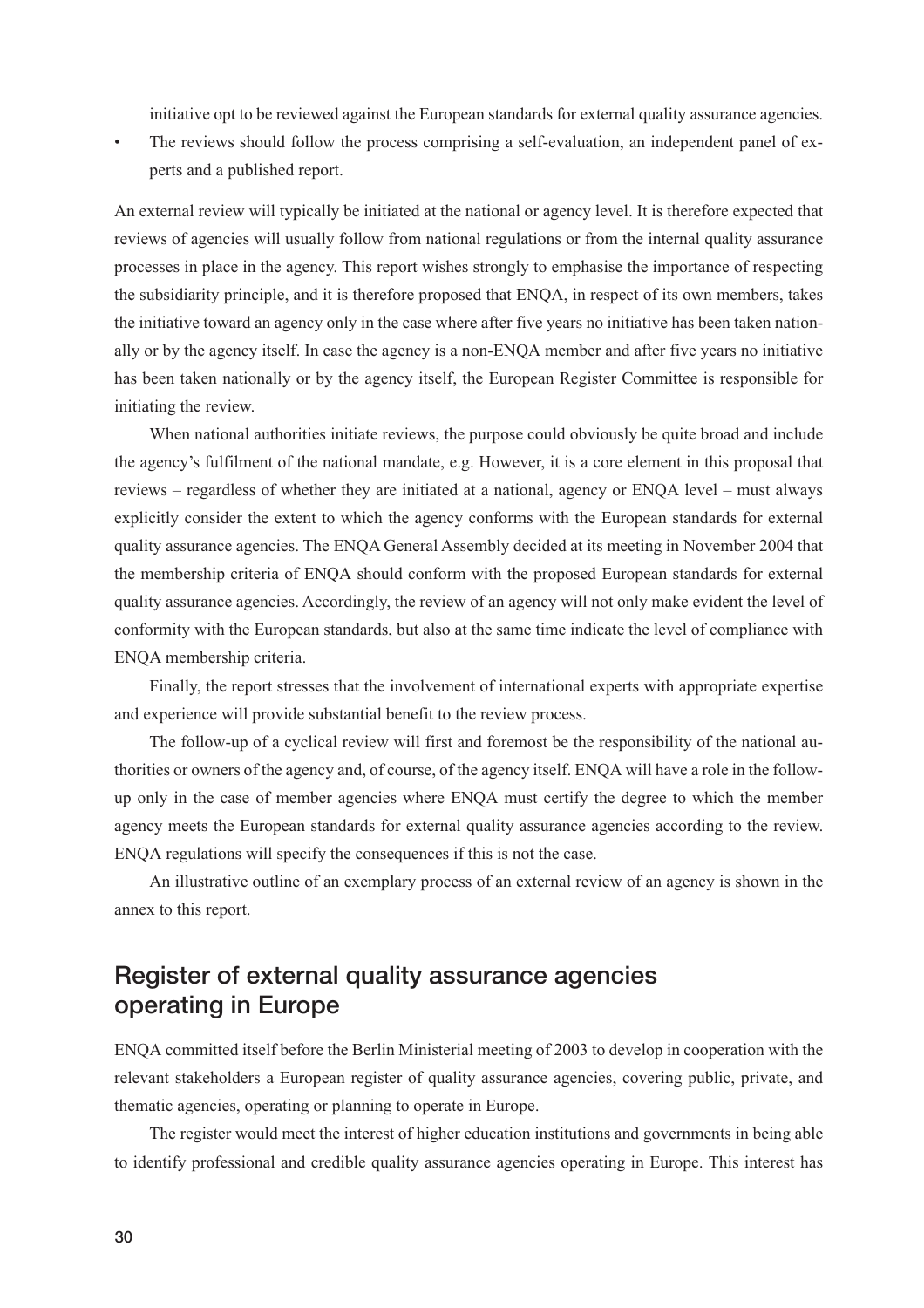firstly its basis in the complicated area of recognition of non-national degrees. Recognition procedures would be strengthened if it were transparent to what extent providers were themselves quality assured by recognised agencies. Secondly, it is increasingly possible for higher education institutions to seek quality assurance from agencies across national borders. Higher education institutions would of course be helped in this process by being able to identify professional agencies from a reliable register.

The most valuable asset of the register would thus be its informative value to institutions and other stakeholders, and the register could in itself become a very useful instrument for achieving transparency and comparability of external quality assurance of higher education institutions.

The register must make evident the level of compliance of entrants with the European standards for external quality assurance agencies. However, it is important to stress that this report does not aim at proposing the register as a ranking instrument.

The register should be open for applications from all agencies providing services within Europe, including those operating from countries outside Europe or those with a transnational or international basis. The agencies will be placed into different sections of the register depending on whether they are peer reviewed or not, whether they comply with the European standards for external quality assurance agencies or not, and whether they operate strictly nationally or across borders.

A possible structure for the register is therefore:

**Section 1.** Peer reviewed agencies, divided into the following categories:

- European national agencies that have been reviewed and fulfil all the European standards for external quality assurance agencies.
- European national agencies that have been reviewed, but do not fulfil all the European standards for external quality assurance agencies.
- Non-national and extra-European agencies that operate in Europe, have been reviewed and fulfil all the European standards for external quality assurance agencies.
- Non-national and extra-European agencies that operate in Europe and have been reviewed, but do not fulfil all the European standards for external quality assurance agencies.

#### **Section 2.** Non-reviewed agencies

• European national agencies, non-national agencies and extra-European agencies that have not been reviewed and are therefore listed according to information gained from their application for inclusion in the register.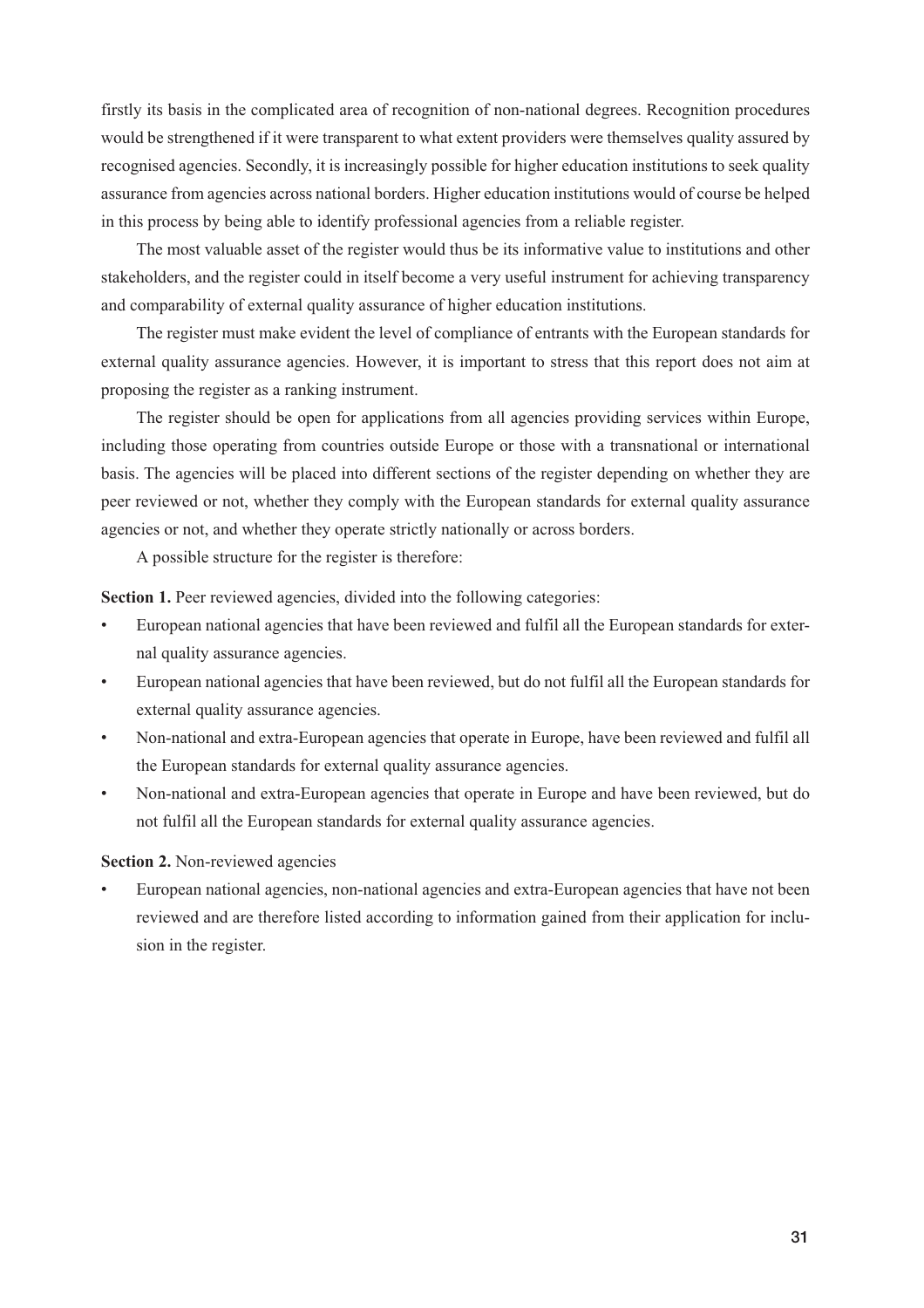Presented in a grid, the structure of the register is this:

| <b>PROPOSED</b>                     |                           | Reviewed                                 |                                              |              |
|-------------------------------------|---------------------------|------------------------------------------|----------------------------------------------|--------------|
| <b>REGISTER</b><br><b>STRUCTURE</b> |                           | Compliance with<br>European<br>standards | Non-compliance<br>with European<br>standards | Not reviewed |
| European                            | National operators        |                                          |                                              |              |
| national<br>agencies                | Cross-border<br>operators |                                          |                                              |              |
| European non-national<br>agencies   |                           |                                          |                                              |              |
| operating in Europe                 | Extra-European agencies   |                                          |                                              |              |

A European Register Committee will decide on admissions to the European register. The committee will use agency compliance with the European standards for external quality assurance agencies as identified in the cyclical review as one criterion for placement in the register. Other criteria should be developed which will take account of the diversity of the higher education systems.

The committee will be a light, non-bureaucratic construction with nine members nominated by EURASHE, ESIB, EUA, ENQA and organisations representing European employers, unions and professional organisations plus government representatives. These members will act in an individual capacity and not as mandated representatives of the nominating organisations. ENQA will perform the secretarial duties for the committee which will meet at least on a semi-annual basis.

The European Register Committee will as one of its first implementation tasks formalise the ownership of the register.

Another immediate task for the European Register Committee must be to establish an independent and credible appeals system to secure the rights of those that have been refused or that cannot accept their placement in the register. This appeals system should be an element in the protocol to be drafted by the committee soon after it has become operational.

# **European Consultative Forum for Quality Assurance in Higher Education**

Since the Prague meeting in 2001 the E4 group, consisting of ENQA, EUA, ESIB and EURASHE, has met on a regular basis to discuss respective views on the Bologna Process and European quality in higher education. Since the Berlin meeting in 2003 the E4 meetings have had as their major focus the implementation of the mandate of the Ministers on quality assurance in higher education.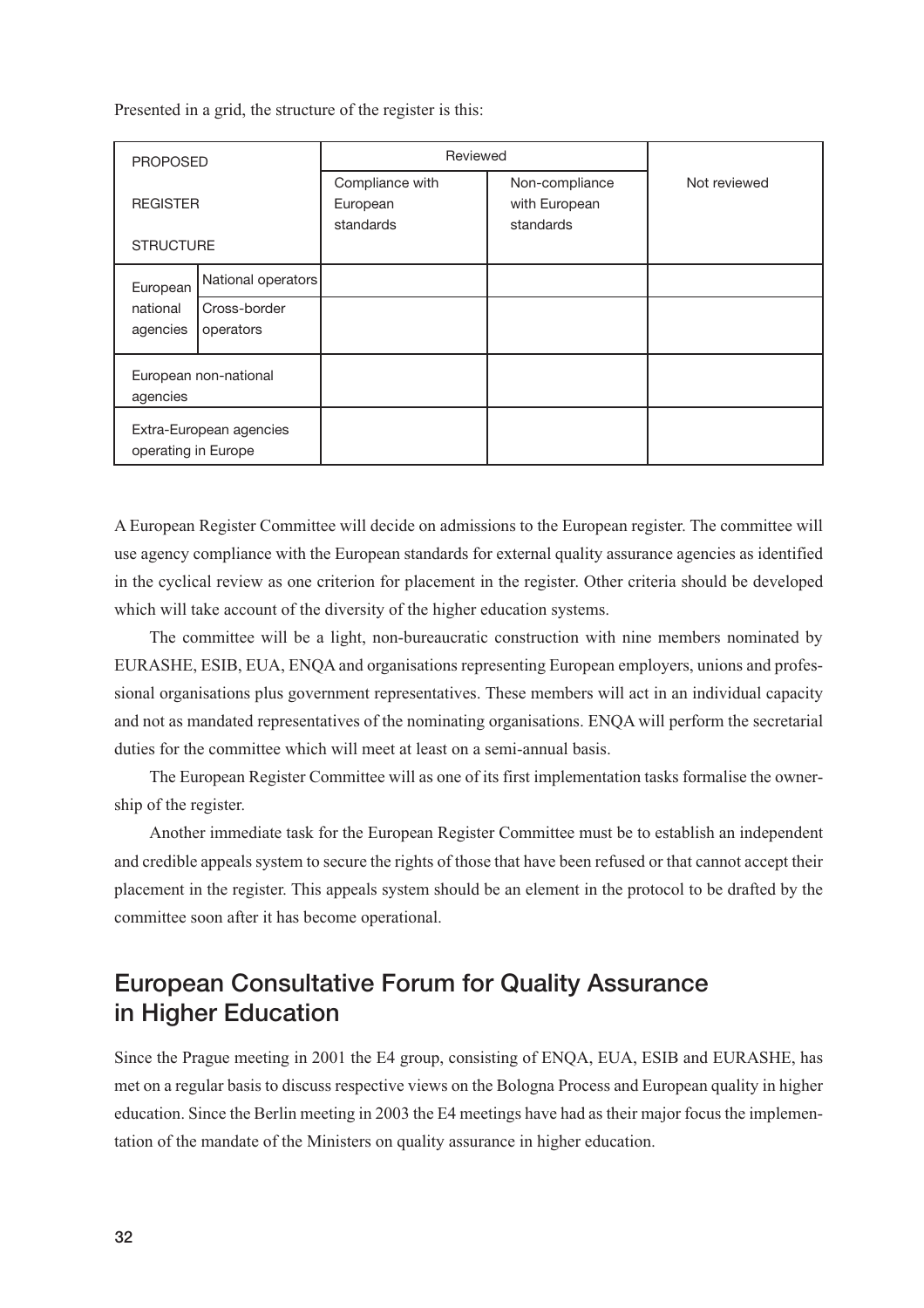This cooperation at the European level has proved constructive. The four organisations have therefore agreed that a European Consultative Forum for Quality Assurance in Higher Education will continue to exist building from the E4 group. The foundation of such a forum would in practical terms establish the current cooperation between ENQA, EUA, EURASHE and ESIB on a more permanent basis. The forum would function primarily as a consultative and advisory forum for the major European stakeholders and it would resemble the current arrangements where the four respective organisations finance their own expenses and participation without the creation of a new administrative structure. In the longer term the forum should also include labour market representatives.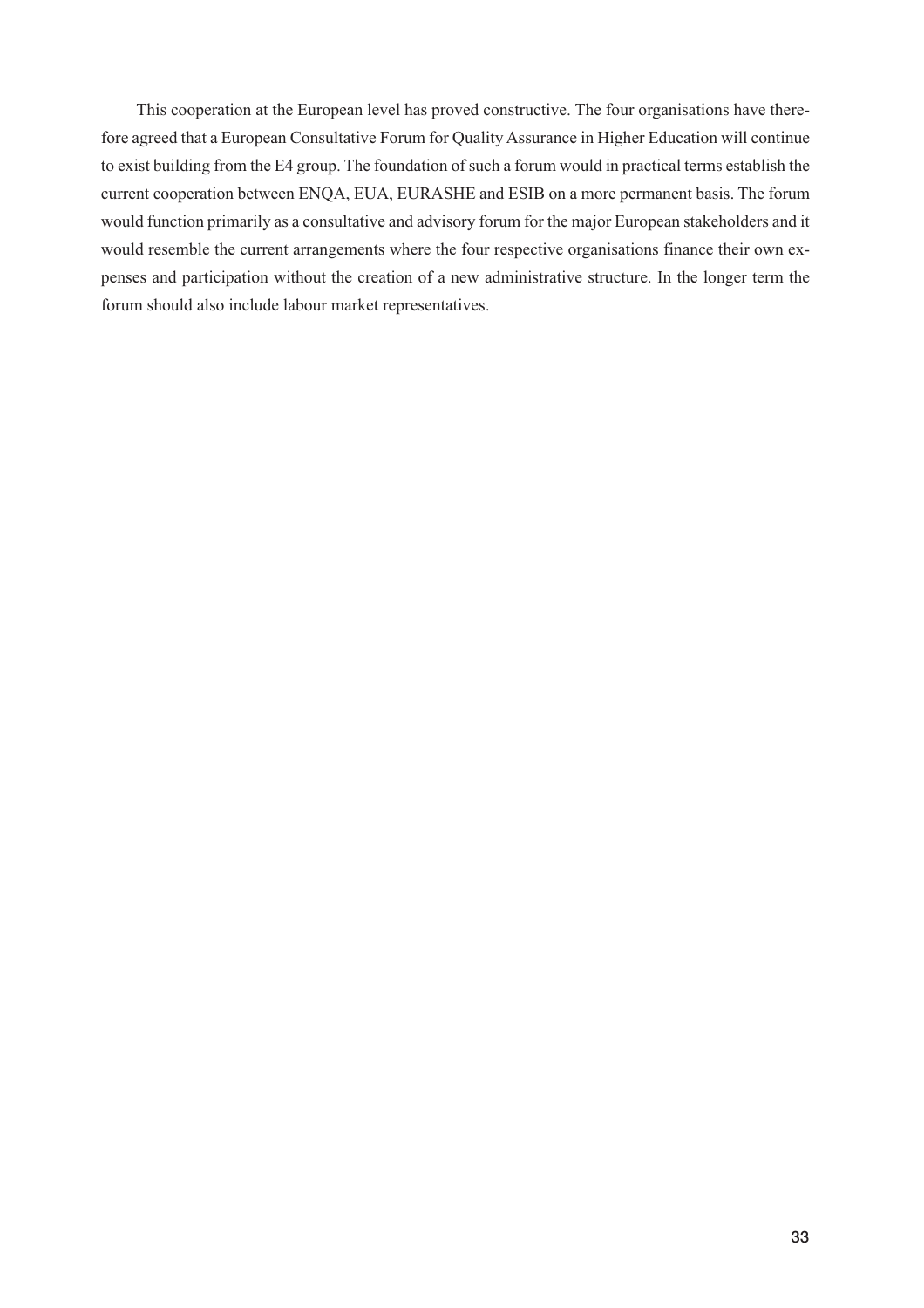# **4 Future Perspectives and Challenges**

This report contains proposals and recommendations that have been developed and endorsed by the key European players in the world of quality assurance in higher education. The very existence of the report is a testimony to the achievement of a joint understanding in a field where such an understanding might be thought inherently unlikely, given the different interests in play. The proposals offer increased transparency, security and information about higher education for students and society more generally. They equally offer higher education institutions recognition and credibility and opportunities to demonstrate their dedication to high quality in an increasingly competitive and sceptical environment. For the quality assurance agencies the proposals enhance their own quality and credibility and connect them more productively to their wider European professional fraternity.

The proposals will remain no more than proposals, however, if they are not accompanied by an effective implementation strategy. If approved by the Ministers in Bergen, immediate steps will be taken to begin to introduce some of the key elements of this report. The register of quality assurance agencies should be envisaged as being started during the latter half of 2005 and to be ready to go on-line in 2006. The ENQA secretariat has made provision for the extra resources that will be necessary for this purpose. Following the Ministerial meeting, ENQA will take the necessary concrete initiatives towards establishing the European Register Committee. The committee will begin its work with formalising the ownership of the register and drafting a protocol based on the preliminary work done by ENQA in the spring of 2005. The first of the cyclical reviews should be expected to take place during 2005.

The European Consultative Forum for Quality Assurance in Higher Education will also be an early initiative. Thus, the outcomes of the Bergen Ministerial meeting, and the establishment of the forum will be the main theme of the next meeting between ENQA and its E4 partners in June 2005. In addition, the future cooperation with other key stakeholders such as labour market representatives will be subject to discussions. ENQA has also arranged a meeting with the other European quality assurance networks prior to the next ENQA General Assembly in September 2005.

The possibility of rapid implementation of certain of the proposals of this report should not be taken to mean that the task of embedding the rest of them will be easy. It will take longer for the internal and external quality assurance standards to be widely adopted by institutions and agencies, because their acceptance will depend on a willingness to change and develop on the part of signatory states with longestablished and powerful higher education systems. What is proposed in the internal quality assurance standards will be challenging for some higher education institutions, especially where there is a new and developing tradition of quality assurance or where the focus on students' needs and their preparation to enter the employment market is not embedded in the institutional culture. Similarly, the standards for external quality assurance and for quality assurance agencies themselves will require all participants, and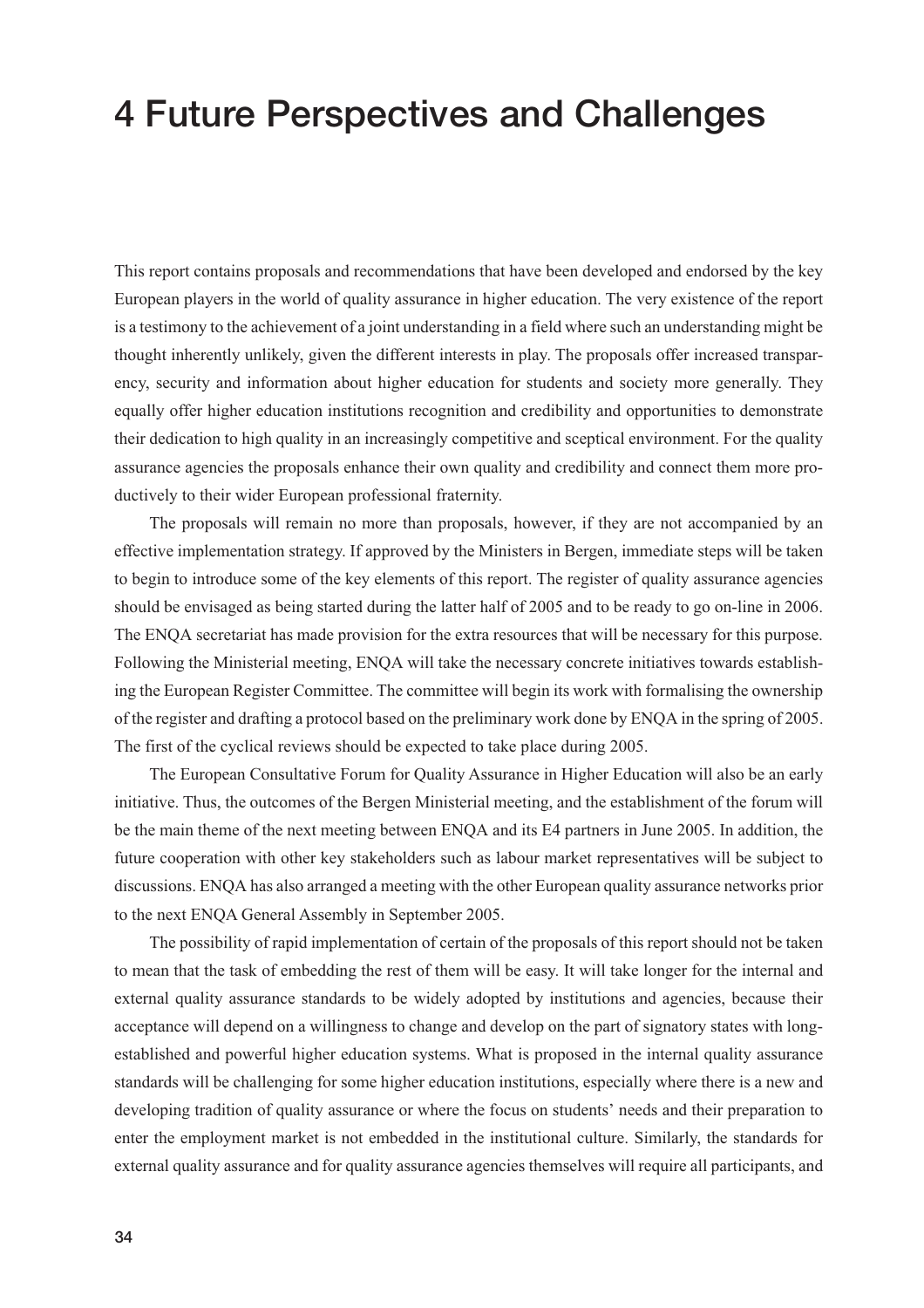especially the agencies, to look very carefully at themselves and to measure their practices against the European expectation. The new cyclical review procedure will provide a timely focus for this purpose. It will only be when the benefits of adoption of the standards are seen that there is likely to be general acceptance of them.

The EHEA operates on the basis of individual national responsibility for higher education and this implies autonomy in matters of external quality assurance. Because of this the report is not and cannot be regulatory but makes its recommendations and proposals in a spirit of mutual respect among professionals; experts drawn from higher education institutions including students; ministries; and quality assurance agencies. Some signatory states may want to enshrine the standards and review process in their legislative or administrative frameworks. Others may wish to take a longer view of the appropriateness of doing so, weighing the advantages of change against the strengths of the status quo. The proposed European Consultative Forum for Quality Assurance in Higher Education should prove a useful place in which to discuss, debate and learn about new thinking, the experiences of other systems and the similarities and dissimilarities of national experiences.

All in all, there will be a considerable and challenging workload for ENQA, its E4 partners and other key stakeholders to get to grips with in the coming years. The report therefore makes it clear that completion of this report is not the same thing as fulfilling the Bologna goal of a quality assurance dimension for the EHEA. Ahead lies more work to implement the recommendations of the report and secure the implied quality culture among both the higher education institutions and the external quality assurance agencies. What has been set in motion by the Berlin mandate will need continuing maintenance and coaxing if it is to provide the fully functioning European dimension of quality assurance for the EHEA.

A European higher education area with strong, autonomous and effective higher education institutions, a keen sense of the importance of quality and standards, good peer reviews, credible quality assurance agencies, an effective register and increased co-operation with other stakeholders, such as employers, is now possible and the proposals contained in this report will go a long way towards making that vision a reality.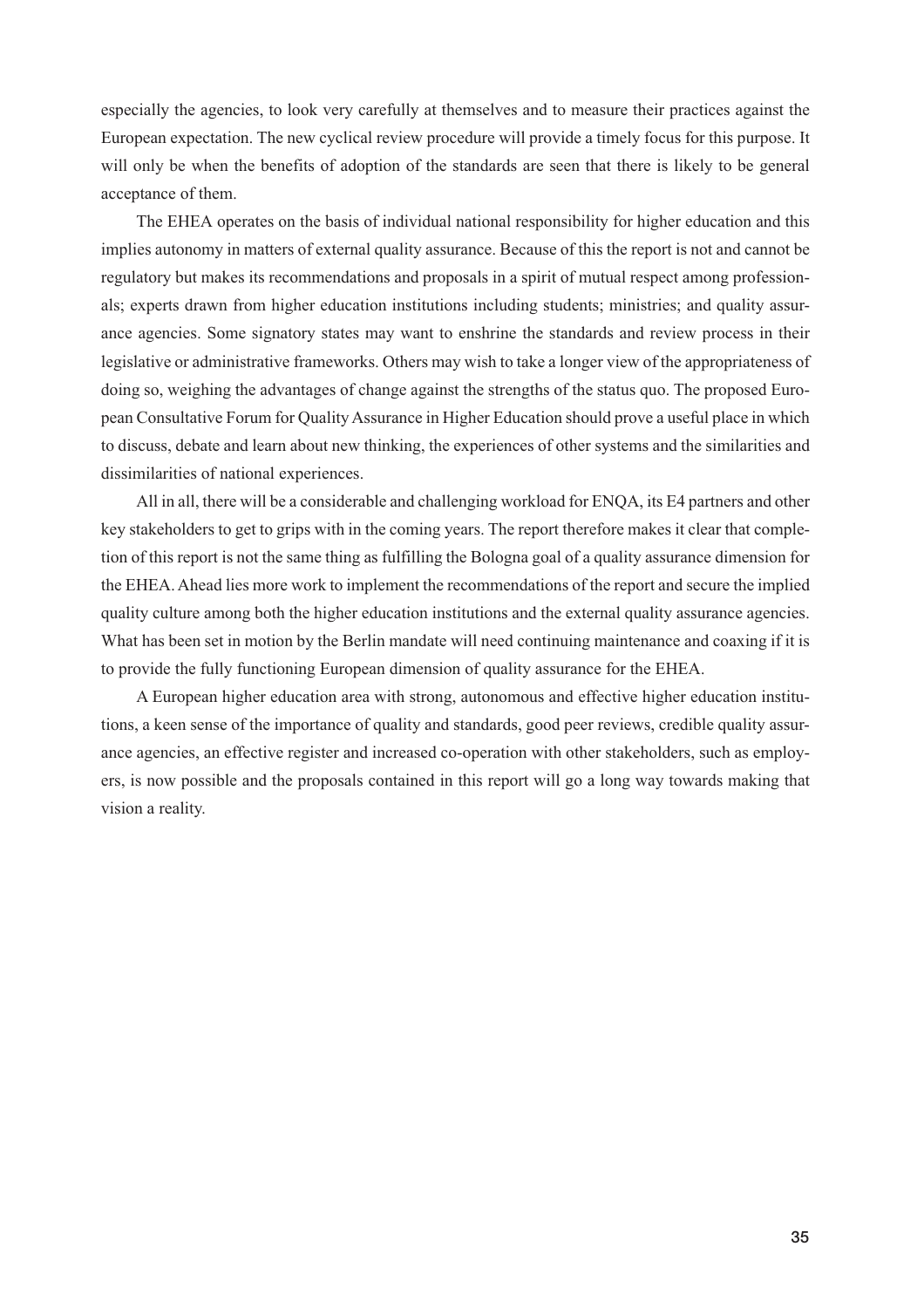# *Annex:* **Cyclical review of quality assurance agencies4 – a theoretical model**

The model presented below is a proposed indicative outline for a process of external review of an external quality assurance agency. It is presented as an example of a credible process suited to identify compliance with the European standards for external quality assurance agencies. However, note must be taken that the purpose is instructive and illustrative. Therefore, the level of detail is high and most likely higher than what will be perceived as needed in individual peer reviews of agencies. It follows from this that in no way must the process presented here be considered as a standard in itself. Further, it should be noted that in the presented example the term "evaluation" is applied to cover objectives and processes. Terms, such as "accreditation" or "audit", might as well be applied.

The process covers the following elements:

- formulating terms of reference and protocol for the review:
- nomination and appointment of panel of experts;
- self-evaluation by the agency;
- site visit:
- reporting.

# **1 Terms of reference**

The terms of reference must identify the goals of the review in terms of the perspectives and interests of authorities, stakeholders and the agency itself. All the main tasks and operations of the agency must be covered and in such a manner that it is evident that no hidden agendas are present.

# **2 Self-evaluation**

## **2.1 Background information required from agency as basis of review**

Relevant background information is necessary to understand the context in which the agency is working. The section is expected to include:

<sup>&</sup>lt;sup>4</sup>The structure of the annex approximates the one documented recently in a manual of a project on mutual recognition of quality assurance agencies in the Nordic countries.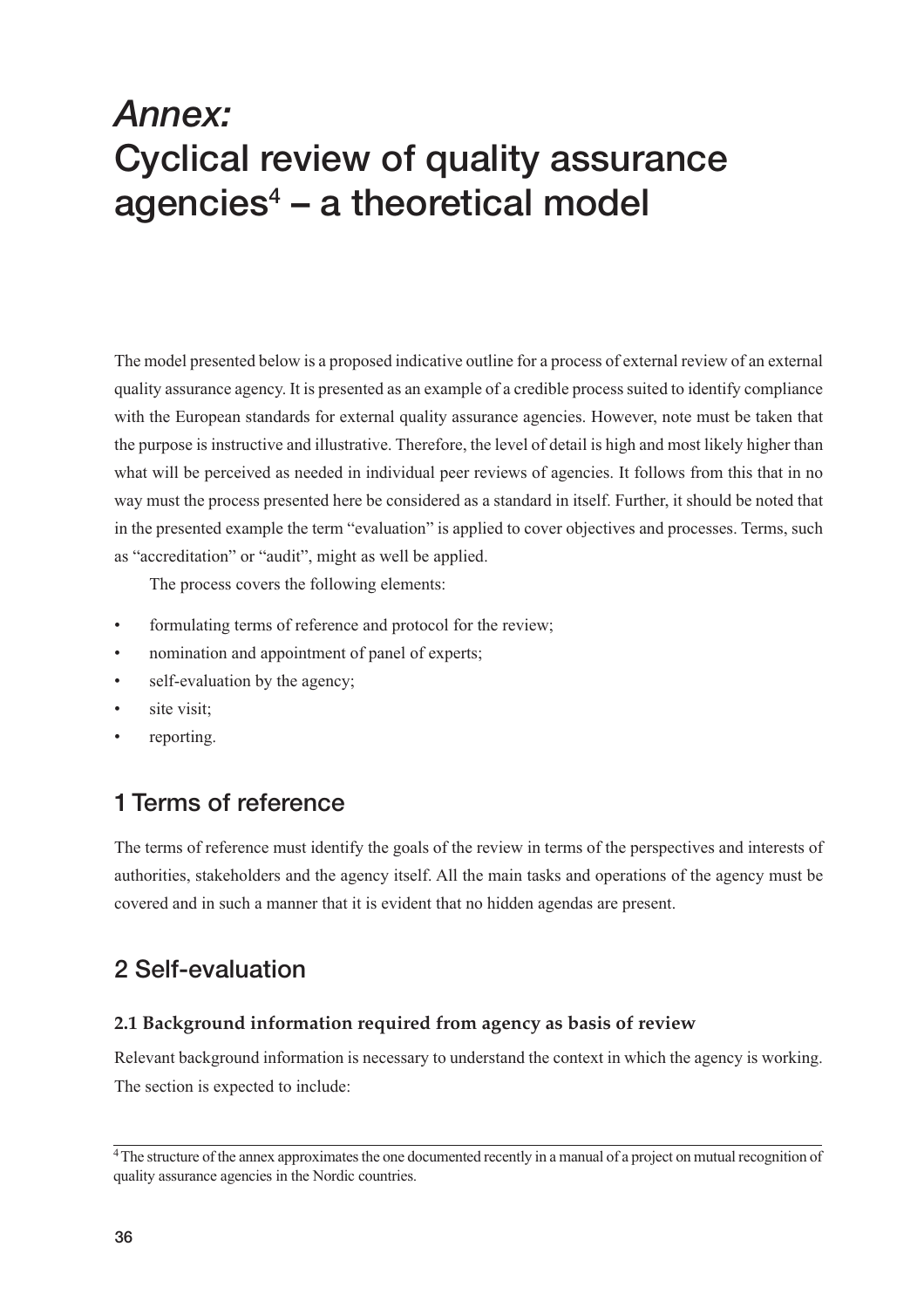# **2.1.1 A brief outline of the national higher education system, including:**

- degree structure;
- institutional structure:
- procedures and involved parties in establishing new subjects, programmes and institutions;
- other quality assurance procedures;
- status of higher education institutions in relation to the government.

# **2.1.2 A brief account of the history of the particular agency and of the evaluation of higher education in general:**

- mission statement;
- establishment of the agency (government, higher education institutions, others);
- description of the legal framework and other formal regulations concerning the agency (e.g. parliamentary laws, ministerial orders or decrees);
- the financing of the agency;
- placement of the right to initiate evaluations;
- internal organisation of the agency; including procedures for appointment and composition of board/ council;
- other responsibilities of the agency than the evaluation of higher education;
- international activities of the agency, including formal agreements as well as other activities, e.g. participation in conferences, working groups and staff exchange;
- role of the agency in follow-up on evaluations: consequences and sanctions.

## **2.2 External quality assurance undertaken by the agency**

Evidence should be produced indicating that the agency undertakes on a regular basis external quality assurance of higher education institutions or programmes. This quality assurance should involve either evaluation, accreditation, review, audit or assessment, and these are part of the core functions of the agency.

By 'regular' it is understood that evaluations are planned on the basis of a systematic procedure and that several quality assessments have been conducted over the last two years.

This evidence should include:

- a description of the methodological scope of the agency;
- an account of the number of quality assessments conducted and the number of units evaluated.

# **2.3 Evaluation method applied by the agency**

## **2.3.1 Background information**

An account of the overall planning of an evaluation and other fundamental issues is needed to be able to determine if the agency is working on the basis of transparent methodological procedures.

This account should include: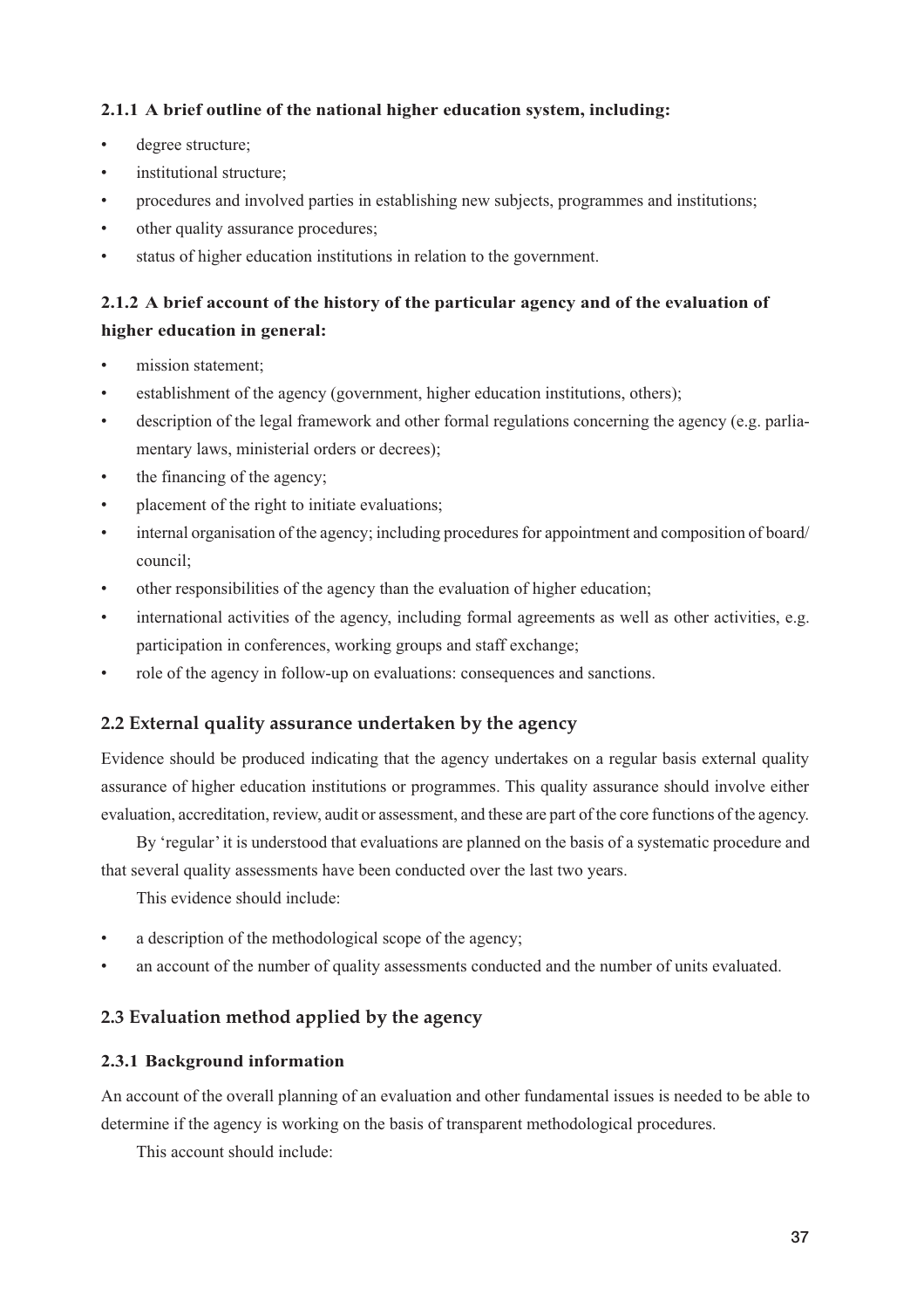- the procedures for briefing of and communication with the evaluated institutions;
- the agency strategy for student participation;
- the procedures related to establishing the terms of reference/project plan of the individual assessment;
- the reference(s) for evaluation (predefined criteria, legal documents, subject benchmarks, professional standards, the stated goals of the evaluated institution);
- the extent to which the methodological elements are modified to specific reviews.

# **2.3.2 Elements of methodology**

An account giving evidence that the methodology the agency is working on is pre-defined and public and that review results are public.

The methodology includes:

- self-evaluation or equivalent procedure of the given object of evaluation;
- external evaluation by a group of experts and site visits as decided by the agency;
- publication of a report with public results.

The agency can also work out and apply other methodologies fit for special purposes.

The agency's decisions and reports are consistent in terms of principles and requirements, even if different groups form the judgements.

If the agency makes evaluation decisions, there is an appeals system. This methodology is applied to the needs of the agencies.

If the agency is to make recommendations and/or conditional resolutions, it has a follow-up procedure to check on the results.

## **2.3.3 An account of the role of the external expert group**

The account on the role of the external expert group should include:

- procedures for nomination and appointment of experts, including criteria for the use of international experts, and representatives of stakeholders such as employers and students;
- methods of briefing and training of experts;
- meetings between experts: number, scope and time schedule in relation to the overall evaluation process;
- division of labour between agency and experts;
- role of the agency's staff in the evaluations;
- identification and appointment of the member(s) of staff at the agency to be responsible for the evaluation.

## **2.3.4 Documentation**

Several accounts of the agency's procedures for collecting documentation are needed to determine the procedures related to the self-evaluation of the agency and site visits: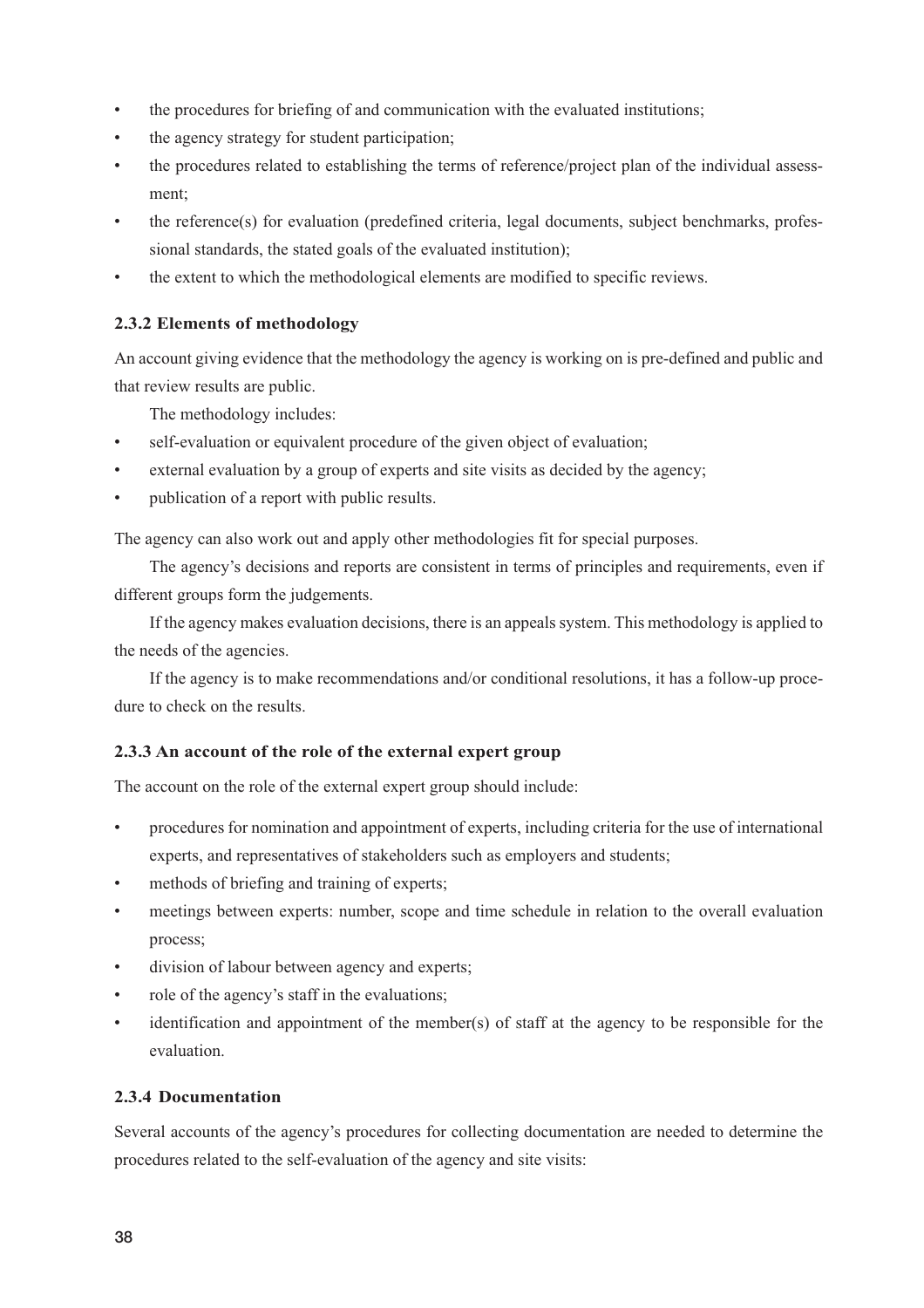### *2.3.4.1 An account of the procedures related to self-evaluation*

This account should include:

- specification of content in the guidelines provided by the agency;
- procedural advice provided by the agency;
- requirements for composition of self-evaluation teams, including the role of students;
- training/information of self-evaluation teams;
- time available for conducting the self-evaluation.

### *2.3.4.2 An account of the procedures related to the site visit*

This account should include:

- questionnaires/interviewing protocols:
- principles for selection of participants/informants (categories and specific participants);
- principles for the length of the visit:
- number of meetings and average length;
- documentation of the meetings (internal/external, minutes, transcriptions etc.);
- working methods of the external expert group.

### *2.3.4.3 The reports*

The documentation should include the following information on the reports:

- purpose of the report;
- drafting of the report (agency staff or experts);
- format of report (design and length);
- content of report (documentation or only analysis/recommendations);
- principles for feedback from the evaluated parties on the draft report;
- publication procedures and policy (e.g. handling of the media);
- immediate follow-up (e.g. seminars and conferences);
- long-term follow-up activities (e.g. follow-up evaluation or visit).

## **2.3.5 System of appeal**

The agency documents a method for appeals against its decisions and how this methodology is applied to the needs of the agency. It must be evident from the documentation to what extent the appeals system is based on a hearing process through which the agency can provide those under evaluation a means to comment on and question the outcomes of the evaluation.

Basically, the agency must provide evidence that the appeals system provides for those under evaluation an opportunity to express opinions about evaluation outcomes.

# **2.4 Additional documentation**

This additional documentation should provide an account of the use of surveys, statistical material or other kinds of documentation not mentioned elsewhere. This material should be public.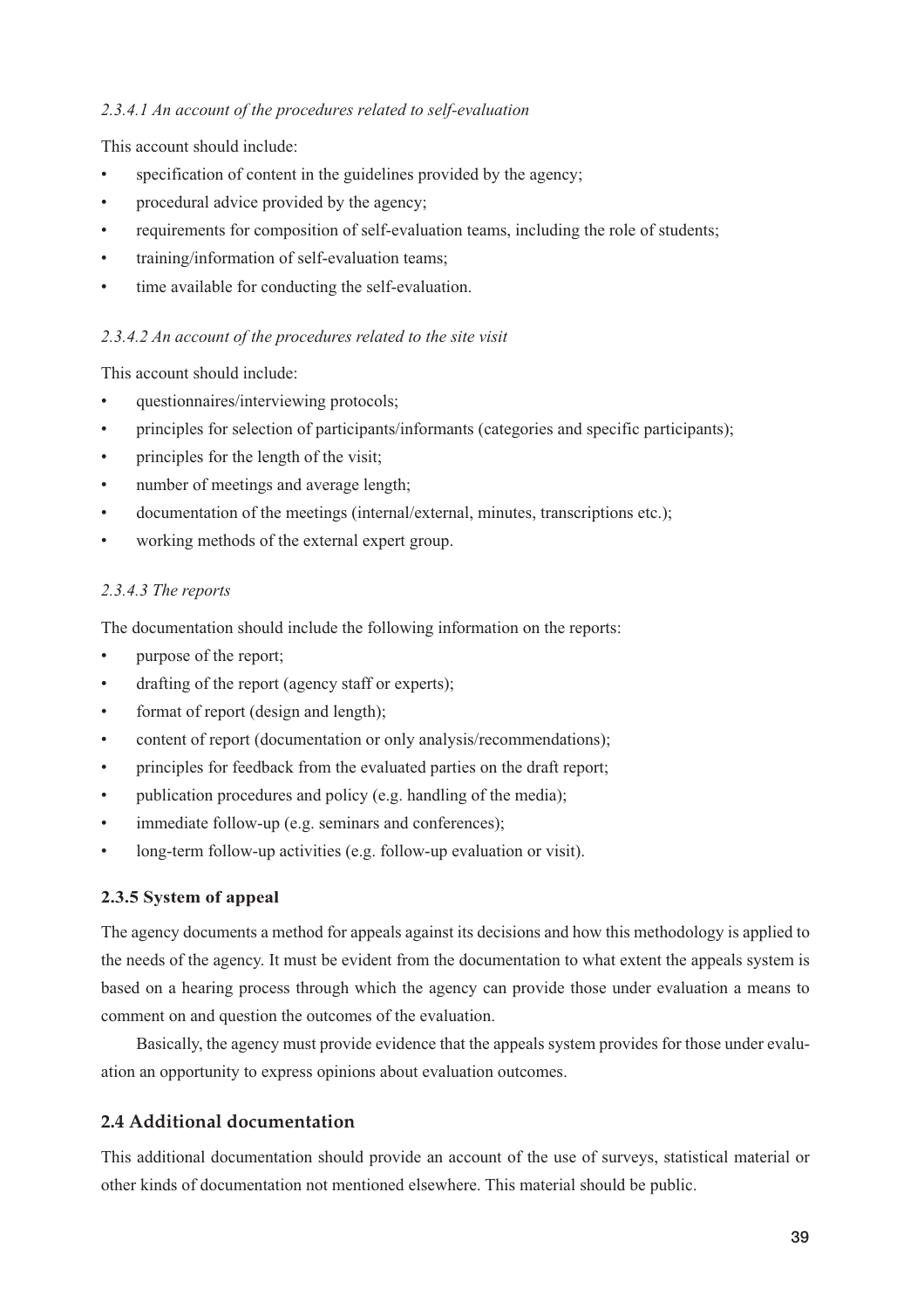# **2.5 Procedures for a quality system for agencies**

The agency must document that it has in place internal quality assurance mechanisms that conform to those stipulated in the European standards for external quality assurance agencies.

# **2.6 Final reflections**

An analysis of the agency's strengths, weaknesses, opportunities and threats is needed in order to give an account of the capacity of the agency to adapt to new demands and trends and to permanently improve its actions while maintaining a solid and credible methodological framework and governance model.

# **3 Guidelines for the external review panel**

These guidelines describe the expectations to the external review panel. They comprise guidance on:

- appointment and general organisation;
- site visit:
- drafting of the report.

As described above, the agency under review should provide a self-evaluation report according to the provided guidelines. The self-study should be sent to the external review panel no later than a month before the visit.

# **3.1 Appointment of the external review panel**

This section concerns the appointment of the experts that should conduct the review.

The external expert group should consist of the following experts:

- one or two quality assurance experts (international);
- representative of higher education institutions (national);
- student member (national);
- stakeholder member (for instance an employer, national).

One of these experts should be elected Chair of the external review panel.

It is also recommended that the panel should be supplemented with a person who, in an independent capacity from the agency, would act as a secretary.

Nominations of the experts may come from the agencies, stakeholders or local authorities but in order to ensure that the review is credible and trustworthy, it is essential that the task of appointing the experts be given to a third party outside the agency involved. This third party could for instance be ENQA or an agency not involved in the process. The basis for the recognition of the experts should be declarations of their independence. However, the agency under review should have the possibility to comment on the final composition of the panel.